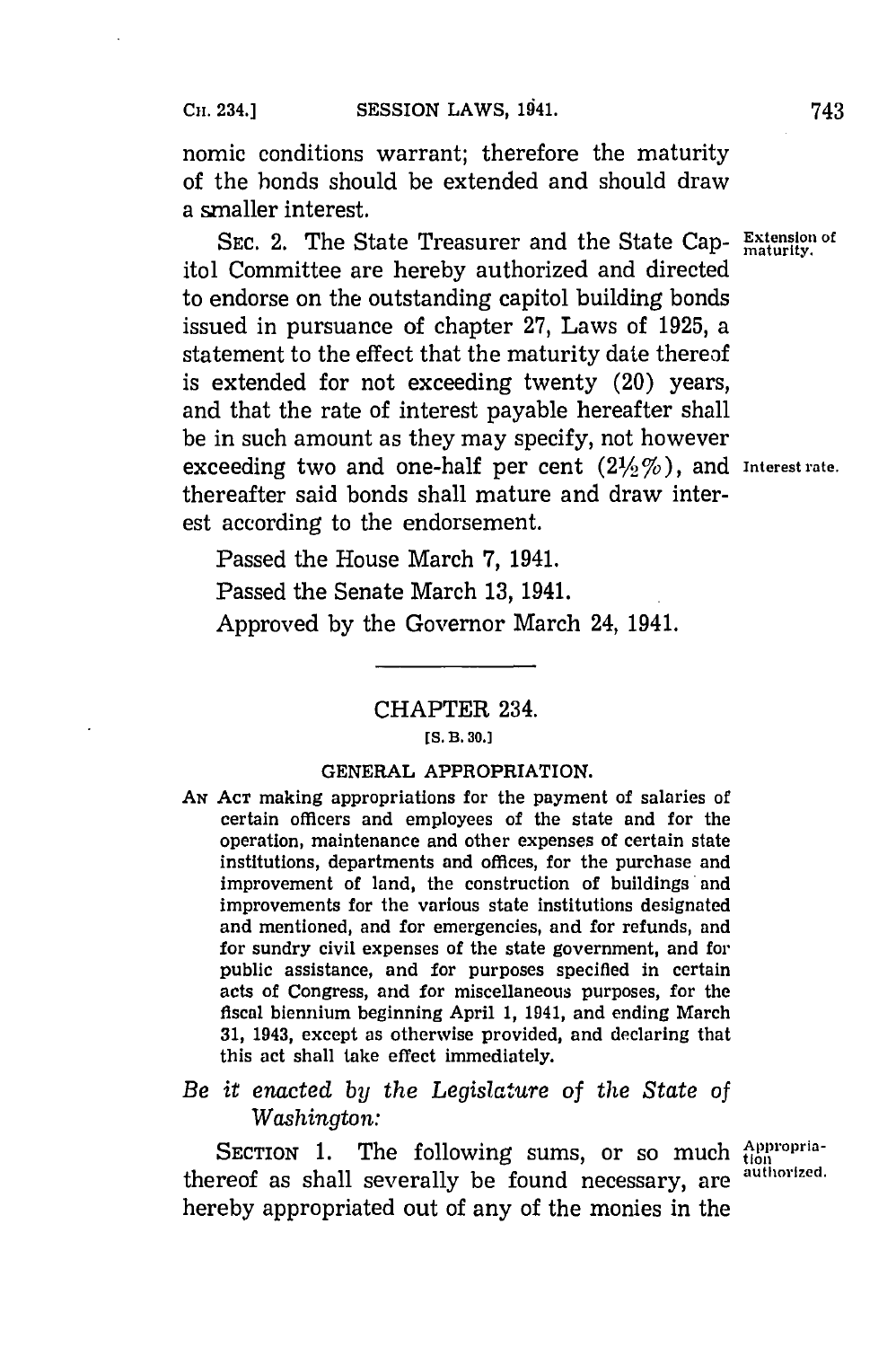**Purposes,** several funds in the state treasury hereinafter named for the payment of salaries of certain officers and employees of the state, and for the operation of certain state institutions, departments and offices, and for the purchase and improvement of land and construction of buildings, and improvements for the various state institutions, and for emergencies, and for refunds, and for sundry civil expenses of the state government, and for public assistance, and for purposes specified in certain acts of Congress, and for miscellaneous purposes hereinbelow designated and **Period,** mentioned and hereinafter expressed, for the fiscal biennium beginning April **1,** 1941, and ending March **31,** 1943, except as otherwise provided.

**Construc-**<br> **Construction: Capital SEC. 2.** The words "capital outlay" whenever<br>
putlay.<br> **Construction:**<br> **Construction:** used in this act, shall mean and include the purchase and improvement of land and erection of buildings, including necessary salaries and wages incident thereto.

Construc-<br> **1**The words "salaries and wages" whenever used<br> **1** and wages. in this act, shall mean and include salaries of execuin this act, shall mean and include salaries of executive officers and employees of state offices, departments and institutions, and all compensation for direct labor or personal service rendered to the state, including salaries of state examiners.

**Construc-**<br> **Construc- The word "operations"** whenever used in this operations.<br> **Operations.** and the linear and include necessary traveling or act, shall mean and include necessary traveling expenses of officers and employees, and all expenses necessary for supplies, material, services and maintenance of the various institutions, departments and offices of the state government, other than salaries **Restriction,** and wages: *Provided,* That no portion of the appropriations made hereunder shall be expended for **Scrip books,** coupon or scrip books, or other evidences of advance payment for future delivery: *And provided, further,* That allowances made for subsistence and Subsistence lodging for elective or appointive officers and em-<br>while **property** the **property** from their domicile on state ployees while away from their domicile on state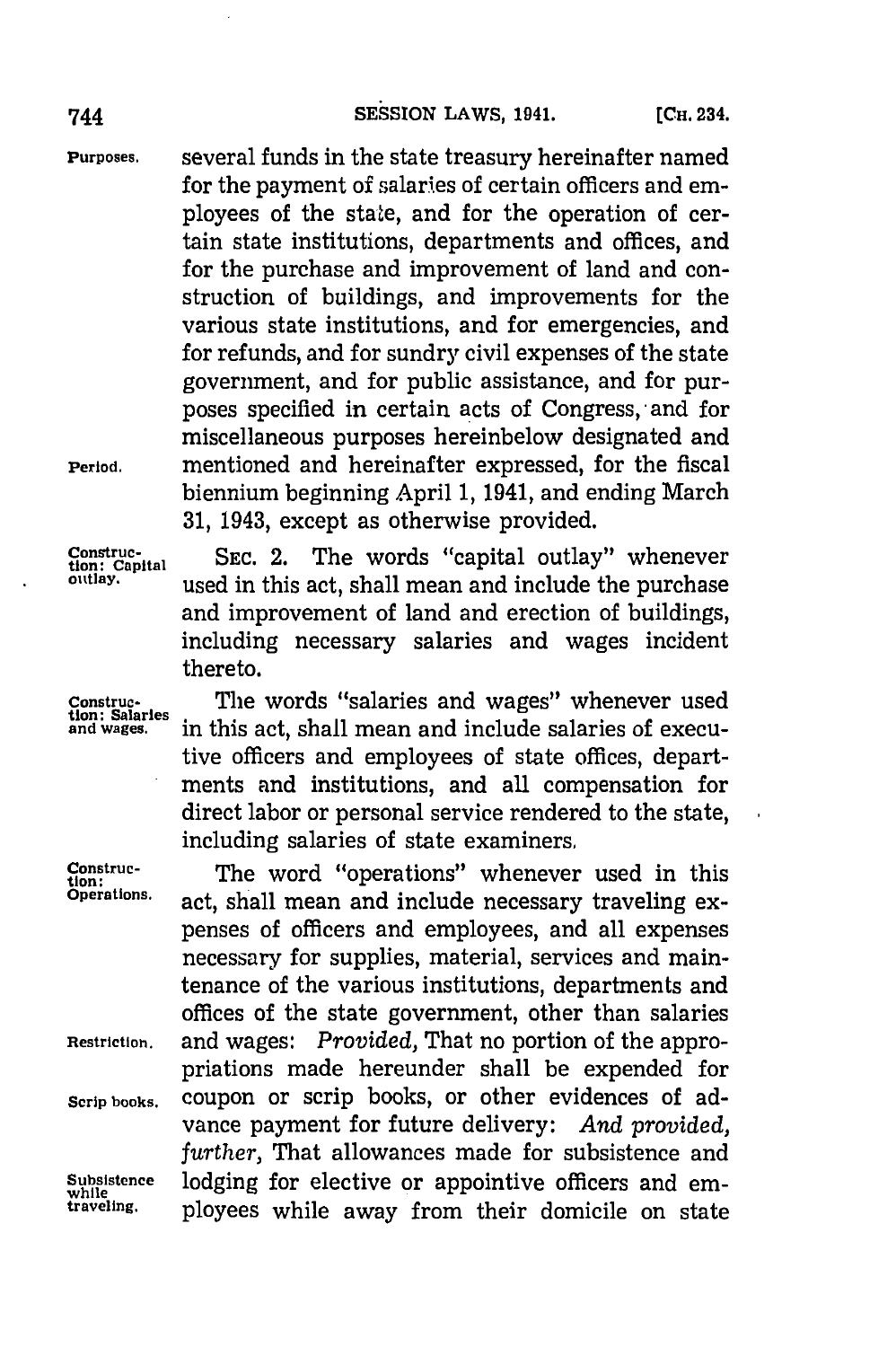**CH.** 234.] **SESSION** LAWS, 1941. 745

business shall equal actual expenses incurred therefor, but shall not exceed four dollars (\$4.00) per Limit. diem for meals and lodging: *And provided, further,* That the sole compensation for personal automobiles Mileage for personal cars. used in connection with state business shall not exceed four cents  $(4¢)$  per mile.

| FROM THE GENERAL FUND.                                                                                                                                          |             |              | Appropria-<br>tions<br>itemized. |
|-----------------------------------------------------------------------------------------------------------------------------------------------------------------|-------------|--------------|----------------------------------|
| FOR THE GOVERNOR'S OFFICE:<br>Salaries, Wages and Operations.<br>Investigation and Emergency<br>Purposes, to be distributed on<br>vouchers approved by the Gov- | \$45,000.00 |              | Governor's<br>office.            |
| ernor<br>Extradition Expenses (including                                                                                                                        | 16,000.00   |              |                                  |
| Deficiencies)<br>$\text{Total}$                                                                                                                                 | 12,000.00   | \$73,000.00  |                                  |
| FOR THE GOVERNOR'S MANSION:<br>Maintenance, to be distributed on<br>vouchers approve.' by the Gov-                                                              |             |              | Governor's<br>mansion.           |
|                                                                                                                                                                 |             | \$12,000.00  |                                  |
| FOR THE LIEUTENANT GOVERNOR:<br>Salary of the Lieutenant Gover-                                                                                                 |             |              | Lieutenant<br>Governor.          |
| $ner \dots \dots \dots \dots \dots \dots \dots \dots \dots \dots$<br>Other Salaries, Wages and Oper-                                                            | \$2,400.00  |              |                                  |
| tions                                                                                                                                                           | 2,400.00    |              |                                  |
| Maintenance<br>Total                                                                                                                                            | 7.200.00    | \$12,000.00  |                                  |
| FOR THE SECRETARY OF STATE:                                                                                                                                     |             |              | Secretary                        |
| Salaries and Wages                                                                                                                                              | \$66,000.00 |              | of State.                        |
| Operation                                                                                                                                                       | 29,000.00   |              |                                  |
| For carrying out all duties of                                                                                                                                  |             |              |                                  |
| the Secretary of State under                                                                                                                                    |             |              |                                  |
| Initiative and Referendum and                                                                                                                                   |             |              |                                  |
| related laws; and resolutions re-                                                                                                                               |             |              |                                  |
| lating to Constitutional Amend-                                                                                                                                 |             |              |                                  |
| ments                                                                                                                                                           | 40,000.00   |              |                                  |
| Bureau of Statistics and Immi-<br>gration:                                                                                                                      |             |              |                                  |
| Salaries, Wages and Operations<br>$Total$                                                                                                                       | 10,000.00   | \$145,000.00 |                                  |
| FOR THE STATE TREASURER:                                                                                                                                        |             |              | Treasurer.                       |
| Salaries and Wages                                                                                                                                              | \$71,600.00 |              |                                  |
| Operations                                                                                                                                                      | 18,500.00   |              |                                  |
| Total                                                                                                                                                           |             | \$90,100.00  |                                  |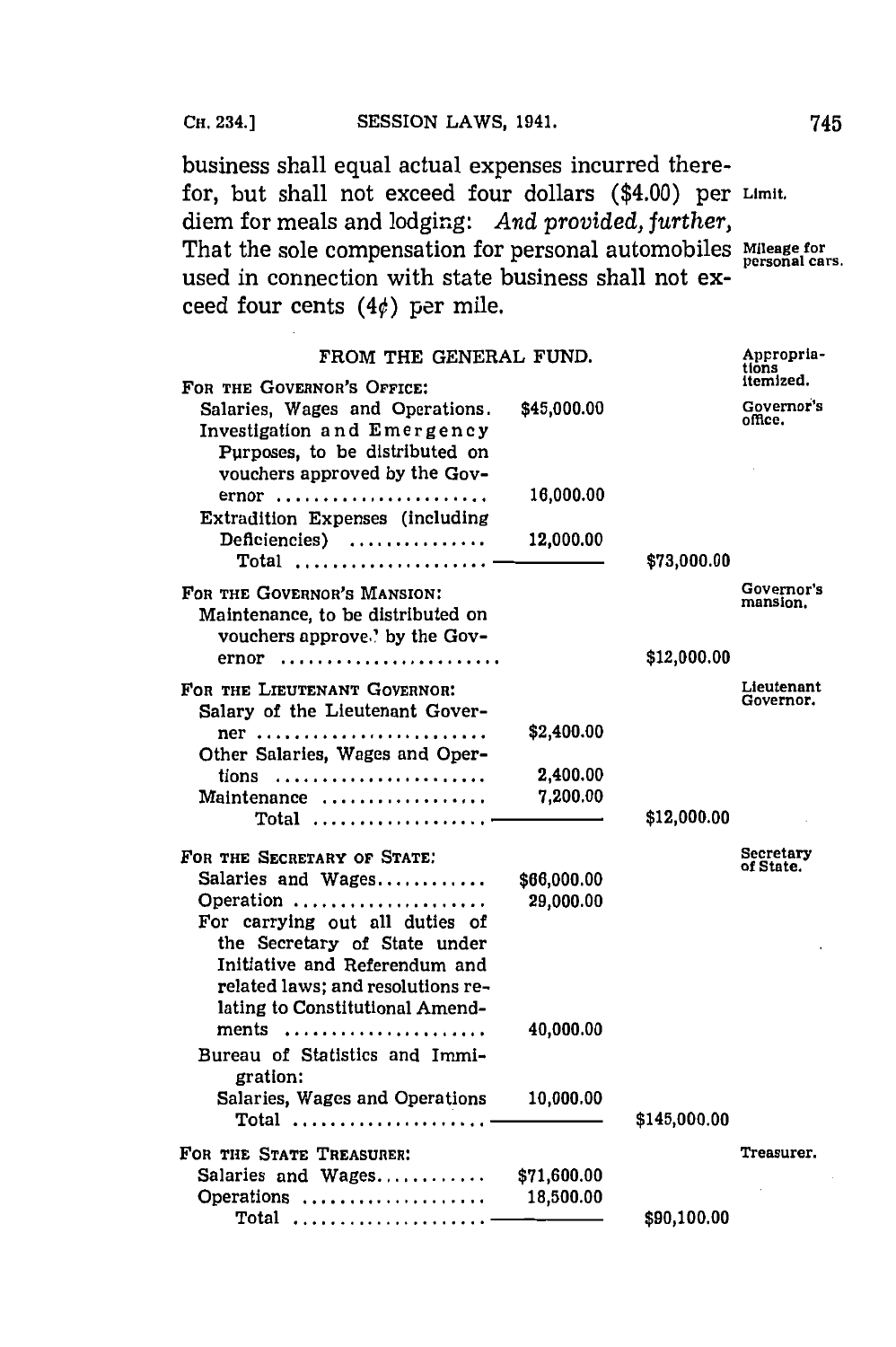| 746                              | SESSION LAWS, 1941.                                                                                                             |                                      | [Сн. 234.    |
|----------------------------------|---------------------------------------------------------------------------------------------------------------------------------|--------------------------------------|--------------|
| Treasurer.                       | FROM THE MOTOR VEHICLE FUND.                                                                                                    |                                      |              |
|                                  | Salaries and $Wages$ , , ,<br>Operations<br>$\textbf{Total}$                                                                    | \$25,200.00<br>6,500.00              | \$31,700.00  |
|                                  | FROM THE FISHERIES FUND.                                                                                                        |                                      |              |
|                                  | Salaries and Wages<br>Operations<br>$Total$                                                                                     | \$16,000.00<br>7,500.00              | \$23,500.00  |
|                                  | FROM THE GENERAL FUND.                                                                                                          |                                      |              |
| Auditor.                         | FOR THE STATE AUDITOR:                                                                                                          |                                      |              |
|                                  | Salaries and Wages<br>Operations<br>Special Printing<br>Departmental Audits:                                                    | \$65,000.00<br>7,500.00<br>3,000.00  |              |
|                                  | Salaries and Wages<br>Operations                                                                                                | 40,680.00<br>15,000.00               |              |
|                                  | $\textbf{Total}$                                                                                                                |                                      | \$131,180.00 |
|                                  | FROM THE MOTOR VEHICLE FUND.                                                                                                    |                                      |              |
|                                  | Salaries and Wages                                                                                                              | \$22,000.00                          |              |
|                                  | Operations                                                                                                                      | 6,000.00                             |              |
|                                  | Audit, Department of Highways:<br>Salaries and Wages<br>Operations                                                              | 13,800.00<br>3,000.00                |              |
|                                  | Total                                                                                                                           |                                      | \$44,800.00  |
|                                  | FROM THE GENERAL FUND.                                                                                                          |                                      |              |
| Vetoed.                          | Division of Municipal Corpora-<br>tions:<br>Salaries and Wages<br>Operations<br>Codifying and Printing Laws<br>$\textbf{Total}$ | \$38,600.00<br>14,000.00<br>6,000.00 | \$58,600.00  |
| Attorney                         | FOR THE ATTORNEY GENERAL:                                                                                                       |                                      |              |
| General.                         | Salaries and Wages<br>Operations<br>Printing Briefs, Court Costs, and<br>Expenses of Litigation in Fed-                         | \$120,120.00<br>25,496.56            |              |
|                                  | eral Courts                                                                                                                     | 15,000.00                            |              |
|                                  | Indexing Session Laws<br>Total                                                                                                  | 500.00                               | \$161,116.56 |
|                                  | FROM THE CURRENT SCHOOL FUND.                                                                                                   |                                      |              |
| Superin-<br>tendent of<br>Pubiic | FOR THE SUPERINTENDENT OF PUBLIC<br>INSTRUCTION:                                                                                |                                      |              |
| Instruction.                     | Salaries and Wages<br>Operations                                                                                                | \$95,000.00<br>42,500.00             |              |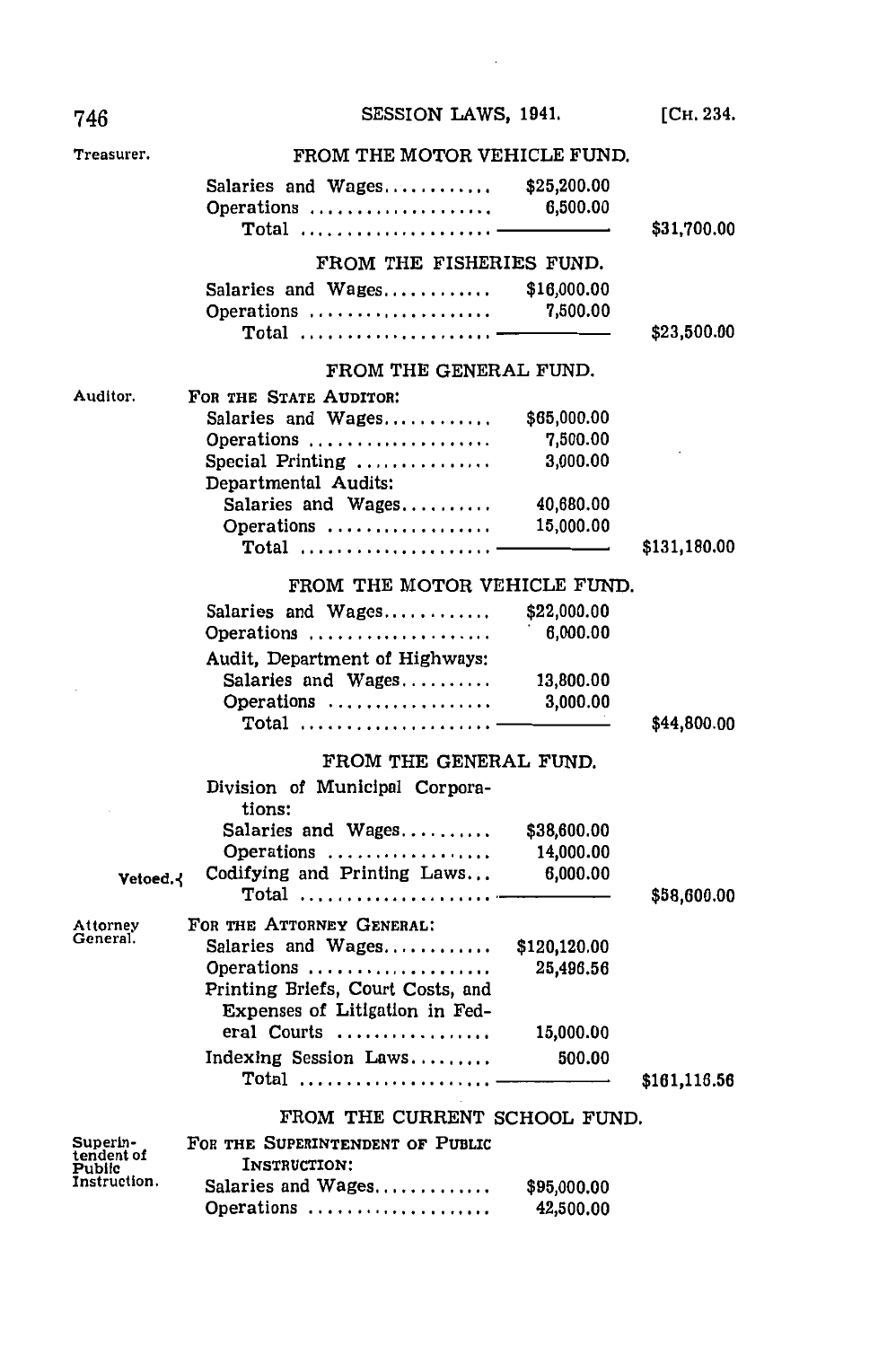C<sub>H</sub>. 234.1 SESSION LAWS, 1941.

| National Defense and Other Ac-<br>tivities:                                                        |              |              | Vetoed.                         |
|----------------------------------------------------------------------------------------------------|--------------|--------------|---------------------------------|
| Salaries, Wages and Operations<br>To Publish the Washington State<br>Manual and Other Publications | \$30,600.00  |              | Superin-<br>endent of<br>Public |
| required by Law                                                                                    | 7,500.00     |              | Instruction.                    |
| Legal Services:<br>Salaries and Wages                                                              | 8,400.00     |              |                                 |
| Operations                                                                                         | 750.00       |              |                                 |
| Total                                                                                              |              | \$184,750.00 |                                 |
| FROM THE GENERAL FUND.                                                                             |              |              |                                 |
| State Library:                                                                                     |              |              |                                 |
| Salaries, Wages and Operations                                                                     |              | \$50,000.00  |                                 |
| FOR THE COMMISSIONER OF PUBLIC<br>LANDS:                                                           |              |              |                                 |
| Salaries and Wages                                                                                 | \$160,000.00 |              |                                 |
| Operations                                                                                         | 65,000.00    |              |                                 |
| Audit by Division of Budget                                                                        | 5,000.00     |              |                                 |
| Appraisal of Property, United                                                                      |              |              |                                 |
| <b>States National Park Lands:</b>                                                                 |              |              |                                 |
| Salaries, Wages and Operations                                                                     | 15,000.00    |              |                                 |
| Total $\overline{\phantom{iiiiiiiiiiiiiiiiiiiiiiiiiiiiiiiiiiiiiiiiii}}$                            |              | \$245,000.00 |                                 |
| FOR THE INSURANCE COMMISSIONER:                                                                    |              |              | Insurance                       |
| Salaries and Wages                                                                                 | \$162,000.00 |              | Commis-<br>sioner.              |
| Operations                                                                                         | 50,000.00    |              |                                 |
| Total                                                                                              |              | \$212,000.00 |                                 |
| FOR THE SUPREME COURT JUDGES:                                                                      |              |              | Supreme<br>Court.               |
| Salaries and Wages                                                                                 | \$220,440.00 |              |                                 |
| Operations                                                                                         | 21,128.50    |              |                                 |
| $Total$                                                                                            |              | \$241,568.50 |                                 |
| FOR THE STATE LAW LIBRARY:                                                                         |              |              | Law Library                     |
| Salaries and Wages                                                                                 | \$16,600.00  |              |                                 |
| Operations                                                                                         | 14,000.00    |              |                                 |
| Total $\ldots \ldots \ldots \ldots \ldots \ldots$                                                  |              | \$30,600.00  |                                 |
| FOR THE JUDICIAL COUNCIL:                                                                          |              |              | Judicial                        |
| Salaries and Wages                                                                                 | \$1,800.00   |              | Council.                        |
| Operations                                                                                         | 1,200.00     |              |                                 |
| Total                                                                                              |              | \$3,000.00   |                                 |
| FOR THE UNIFORM LAW COMMIS-                                                                        |              |              | Uniform Lay                     |
| SION:                                                                                              |              |              | Commission                      |
| Operations                                                                                         |              | \$500.00     |                                 |
| FOR THE SUPERIOR COURT JUDGES:                                                                     |              |              | Superior<br>Court               |
| Salaries and Wages                                                                                 | \$263,000.00 |              | Judges.                         |
| Expenses, Judges in Joint Dis-                                                                     |              |              |                                 |
| tricts                                                                                             | 5,700.00     |              |                                 |
| Total                                                                                              |              | \$268,700.00 |                                 |

747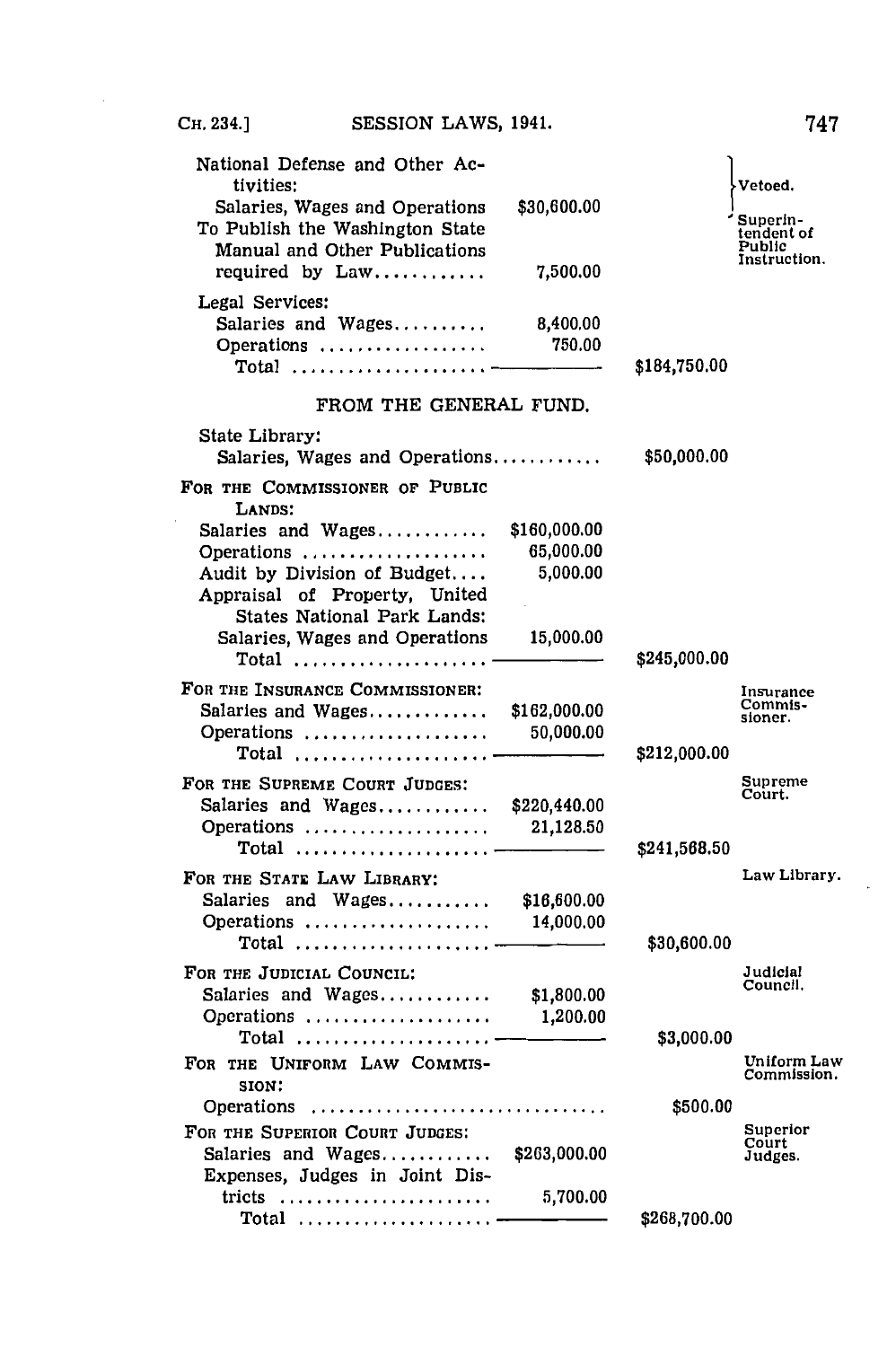| 748                                          | SESSION LAWS, 1941.                                                                                                                                                                                                                                                               | [ <b>C</b> 11.234.] |
|----------------------------------------------|-----------------------------------------------------------------------------------------------------------------------------------------------------------------------------------------------------------------------------------------------------------------------------------|---------------------|
| Association<br>of Superior<br>Court Judges.  | FOR THE ASSOCIATION OF SUPERIOR<br>COURT JUDGES:<br>Operations                                                                                                                                                                                                                    | \$1,750.00          |
| Judges re-<br>tirement<br>fund.              | FOR THE JUDGES' RETIREMENT FUND:<br>To be expended in accordance<br>with the provisions of chapter                                                                                                                                                                                |                     |
| Athletic<br>Commission.                      | FOR THE STATE ATHLETIC COMMIS-<br>SION:                                                                                                                                                                                                                                           | \$16,200.00         |
|                                              | Salaries and Wages<br>\$5,670.00<br>3,000.00<br>Operations<br>Total                                                                                                                                                                                                               | \$8,670.00          |
| Board for<br>certification<br>of librarians. | FOR THE STATE BOARD FOR THE CER-<br>TIFICATION OF LIBRARIANS!<br>Operations                                                                                                                                                                                                       | \$300.00            |
|                                              |                                                                                                                                                                                                                                                                                   |                     |
| Board of                                     | FROM THE CURRENT SCHOOL FUND.<br>FOR THE STATE BOARD OF EDUCATION:                                                                                                                                                                                                                |                     |
| Education.                                   | Salaries and Wages<br>\$12,000.00<br>Operations<br>2,500.00<br>Total                                                                                                                                                                                                              | \$14,500.00         |
|                                              | FROM THE GENERAL FUND.                                                                                                                                                                                                                                                            |                     |
|                                              | To be expended in accordance<br>with the provisions of chapter<br>154, Laws of 1935, providing<br>assistance for Blind Students                                                                                                                                                   | \$2,000.00          |
| Board for<br>Vocational<br>Education.        | FOR THE STATE BOARD FOR VOCA-<br>TIONAL EDUCATION:<br>Salaries and Wages \$51,350.00<br>Operations<br>24,855.14<br>Total                                                                                                                                                          | \$76,205.14         |
|                                              | FROM THE GENERAL FUND.                                                                                                                                                                                                                                                            |                     |
|                                              | To secure Federal Vocational Re-<br>habilitation Fund (Expendi-<br>tures not to exceed amounts<br>expended from appropriation<br>for Civilian Vocational Reha-<br>bilitation)                                                                                                     | \$88,362.24         |
|                                              | FROM THE UNITED STATES VOCATIONAL<br>EDUCATION FUND.                                                                                                                                                                                                                              |                     |
|                                              | To be expended in accordance<br>with the provisions of Acts of<br>Congress approved February<br>23, 1917, and February 5, 1929,<br>and Acts amendatory or sup-<br>plementary thereto, providing<br>for the promotion and develop-<br>ment of vocational education<br>\$559,667.88 |                     |

 $\mathcal{L}^{\text{max}}_{\text{max}}$  and  $\mathcal{L}^{\text{max}}_{\text{max}}$ 

 $\bar{\beta}$ 

 $\mathcal{L}_{\mathcal{A}}$ 

 $\sim$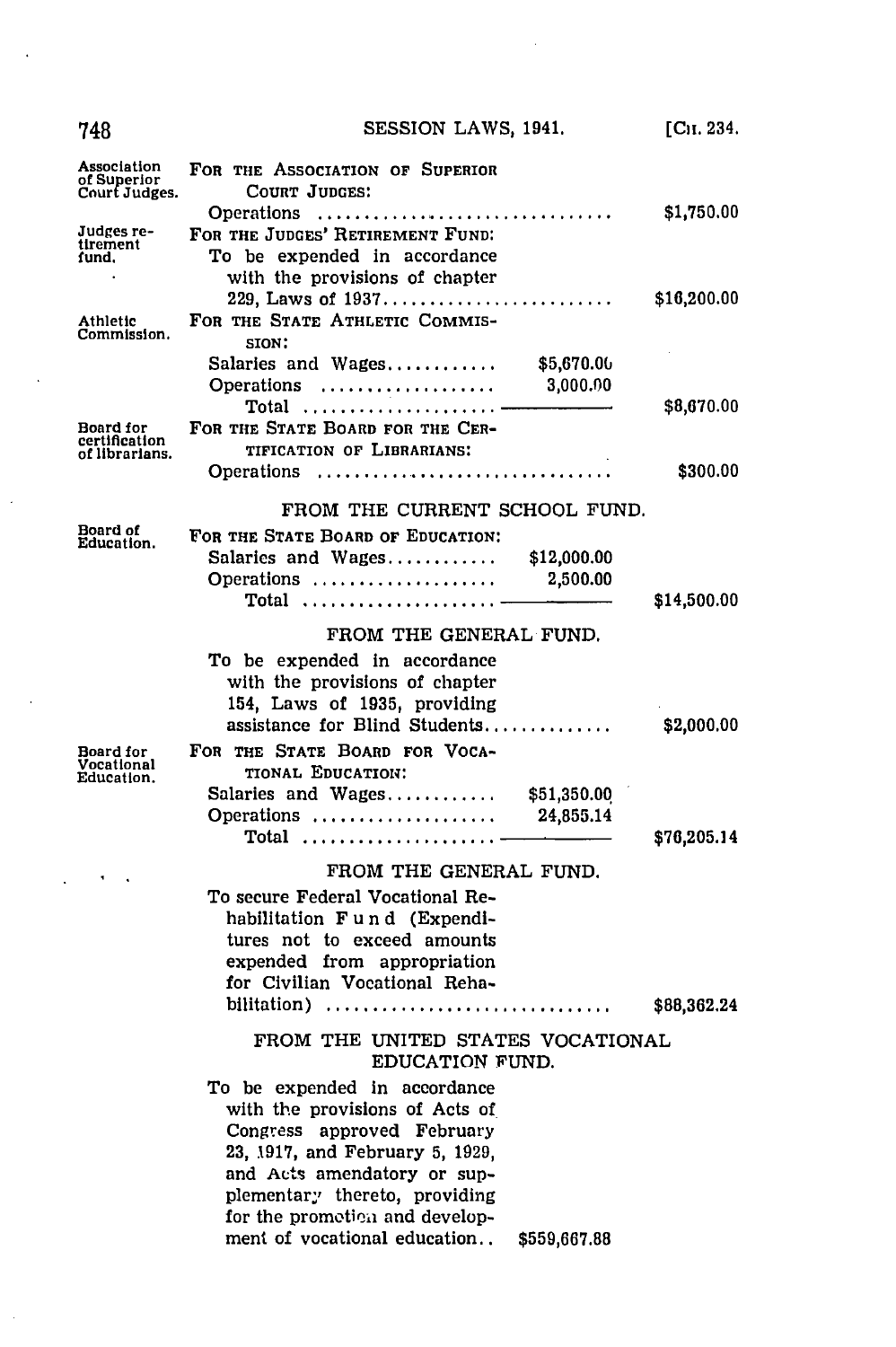| PRODUCTS HOUSE TOIL                                                                                                                                                                                                                                                                                                                                                                                                                                                                    |                          |              | 149                                         |
|----------------------------------------------------------------------------------------------------------------------------------------------------------------------------------------------------------------------------------------------------------------------------------------------------------------------------------------------------------------------------------------------------------------------------------------------------------------------------------------|--------------------------|--------------|---------------------------------------------|
| To be expended in accordance<br>with the provisions of Act of<br>Congress approved June 2,<br>1920, and subsequent amend-<br>ments, providing for civilian<br>vocational rehabilitation<br>Total $\ldots \ldots \ldots \ldots \ldots$<br>FOR THE STATE BOARD FOR VOCA-                                                                                                                                                                                                                 | \$88,362.24              | \$648,030.12 | Board for<br>Vocational<br>Education.       |
| TIONAL EDUCATION:<br>To be expended in accordance<br>with the provisions of Acts of<br>Congress Public Law 668,<br>chapters 437 and 812, chapter<br>780-Seventy Sixth Congress,<br>amendatory or supplementary<br>thereto providing for the pro-<br>motion and development of Vo-<br>cational Education and training<br>for workers essential to the Na-<br>tional Defense and/or other<br>Acts of Congress which may<br>be made available to the State<br>Poard for Vocational Educa- |                          |              |                                             |
| FROM THE GENERAL FUND.                                                                                                                                                                                                                                                                                                                                                                                                                                                                 |                          |              |                                             |
| FOR THE STATE BOARD OF PHAR-<br>MACY:                                                                                                                                                                                                                                                                                                                                                                                                                                                  |                          |              | Board of<br>Pharmacy.                       |
| Salaries and Wages $$10,000.00$<br>Operations<br>Total                                                                                                                                                                                                                                                                                                                                                                                                                                 | 8,000.00                 | \$18,000.00  |                                             |
| FROM THE PUGET SOUND PILOTAGE FUND.                                                                                                                                                                                                                                                                                                                                                                                                                                                    |                          |              |                                             |
| FOR THE STATE BOARD OF PILOTAGE<br>COMMISSIONERS:<br>Salaries and Wages<br>Operations                                                                                                                                                                                                                                                                                                                                                                                                  | \$2,400.00<br>2,500.00   |              | Board of<br>Pilotage<br>Commis-<br>sioners. |
| $Total$                                                                                                                                                                                                                                                                                                                                                                                                                                                                                |                          | \$4,900.00   |                                             |
| FROM THE GENERAL FUND.                                                                                                                                                                                                                                                                                                                                                                                                                                                                 |                          |              |                                             |
| FOR THE BOARD OF PRISON, TERMS<br>AND PAROLES:                                                                                                                                                                                                                                                                                                                                                                                                                                         |                          |              | Board of<br>Prison, Terms<br>and Paroles.   |
| Salaries and Wages<br>Operations                                                                                                                                                                                                                                                                                                                                                                                                                                                       | \$85,000.00<br>28,500.00 |              |                                             |
| Total<br>FOR THE STATE CAPITOL COMMITTEE:                                                                                                                                                                                                                                                                                                                                                                                                                                              |                          | \$113,500.00 |                                             |
| Salaries and Wages<br>Operations                                                                                                                                                                                                                                                                                                                                                                                                                                                       | \$7,500.00<br>3,500.00   |              | Capitol<br>Committee.                       |
| Total                                                                                                                                                                                                                                                                                                                                                                                                                                                                                  |                          | \$11,000.00  |                                             |

749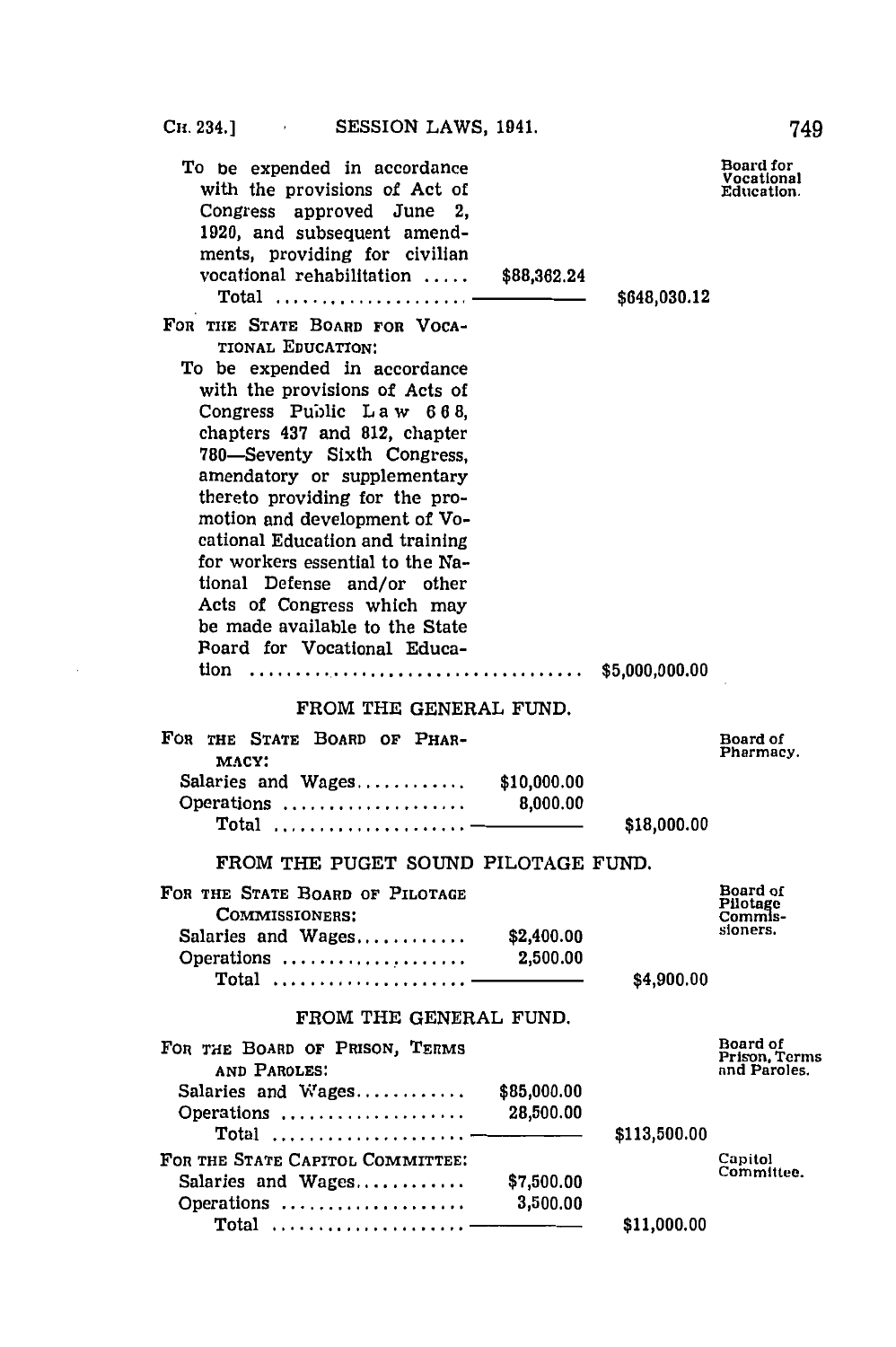| 750                                               | SESSION LAWS, 1941.                                                                                                    | [Сн. 234.      |
|---------------------------------------------------|------------------------------------------------------------------------------------------------------------------------|----------------|
|                                                   | FROM CAPITOL BUILDING CONSTRUCTION FUND.                                                                               |                |
| Capitol<br>Committee.                             | Major Alterations and Comple-<br>tion Temple of Justice                                                                | \$75,000.00    |
|                                                   | FROM THE GENERAL FUND.                                                                                                 |                |
| Finance<br>Committee.                             | FOR THE STATE FINANCE COMMIT-<br>TEE:                                                                                  |                |
|                                                   | Salaries, Wages and Operations                                                                                         | \$10,000.00    |
|                                                   | FROM THE PARKS AND PARKWAY FUND.                                                                                       |                |
| Parks<br>Committee.                               | FOR THE STATE PARKS COMMITTEE:<br>Salaries, Wages and Operations $$185,000.00$                                         |                |
|                                                   | FROM THE MILLERSYLVANIA PARK CURRENT FUND.                                                                             |                |
|                                                   | Improvement, Maintenance and<br>Upkeep of Millersylvania Park                                                          | \$400.00       |
|                                                   | FROM THE GENERAL FUND.                                                                                                 |                |
| Forest Board.                                     | FOR THE STATE FOREST BOARD:<br>Salaries, Wages and Operations                                                          | \$500.00       |
| Planning<br>Council.                              | FOR THE WASHINGTON STATE PLAN-<br>NING COUNCIL:                                                                        |                |
|                                                   | Salaries, Wages and Operations \$40,000.00<br>Columbia Basin Activities:<br>Salaries, Wages and Operations<br>4,500.00 |                |
|                                                   | $\text{Total}$                                                                                                         | \$44,500.00    |
|                                                   | FROM THE TEACHERS' RETIREMENT FUND.                                                                                    |                |
| Board of<br>Trustees of<br>Teachers<br>Retirement | FOR THE BOARD OF TRUSTEES OF THE<br><b>STATE TEACHERS' RETIREMENT</b><br>SYSTEM:                                       |                |
| System.                                           | Salaries and Wages<br>\$53,000.00<br>Operations<br>13,000.00<br>For the Payment of Annuities,                          |                |
|                                                   | Awards and Refunds as pro-<br>vided by law 1,575,260.00<br>Total                                                       | \$1,641,260.00 |
|                                                   | FROM THE GENERAL FUND.                                                                                                 |                |
| Progress<br>Commission.                           | FOR THE WASHINGTON STATE PROG-                                                                                         |                |
|                                                   | RESS COMMISSION:<br>Salaries, Wages and Operations                                                                     | \$250,000.00   |
|                                                   |                                                                                                                        |                |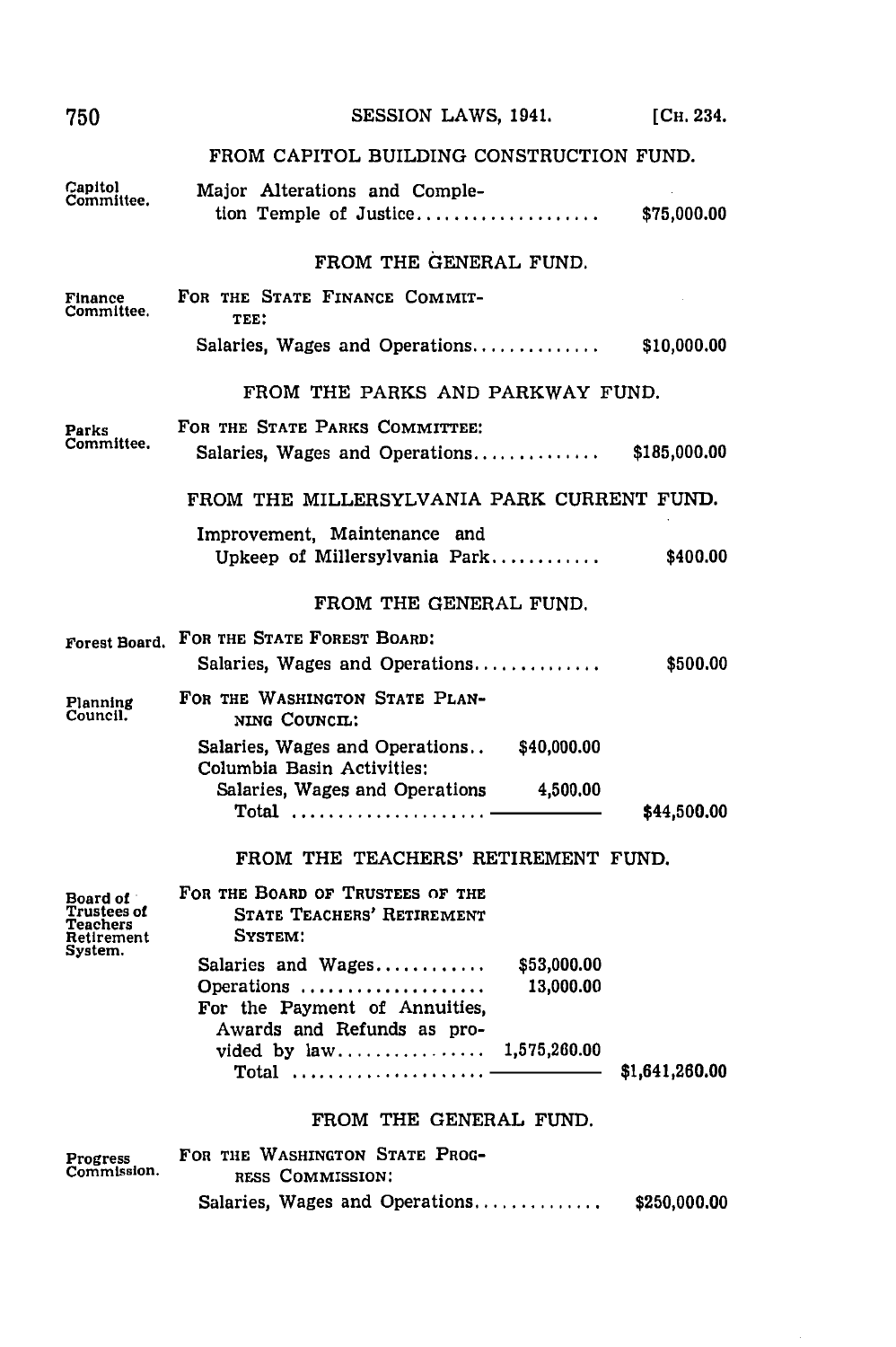| FOR THE DEPARTMENT OF AGRICUL-<br>TURE:<br>\$170,000.00                                                                                                                                                           | Department<br>of Agricul-<br>ture.                       |
|-------------------------------------------------------------------------------------------------------------------------------------------------------------------------------------------------------------------|----------------------------------------------------------|
| 100,000.00<br>Operations<br>Testing Blood Samples for Bang's<br>Disease, Washington State<br>College:                                                                                                             | Vetoed.                                                  |
| Equipment and Operations, in-<br>10,000.00<br>cluding Salaries and Wages.<br>Destruction of Predatory Ani-                                                                                                        |                                                          |
| mals<br>20,000.00<br>Washington State Fair:                                                                                                                                                                       |                                                          |
| Salaries, Wages and Operations 9,000.00                                                                                                                                                                           | \$309,000.00                                             |
| FROM THE FEED AND FERTILIZER FUND.                                                                                                                                                                                |                                                          |
| Salaries, Wages and Operations<br>(Expenditures not to exceed<br>fees heretofore or hereafter<br>collected)                                                                                                       | \$33,000.00                                              |
| FROM THE GRAIN AND HAY INSPECTION FUND.                                                                                                                                                                           |                                                          |
| \$210,000.00<br>Operations<br>35,000.00<br>Grain Warehouse Inspection:<br>Salaries and Wages<br>10,000.00<br>Operations<br>10,000.00<br>(Expenditures not to exceed<br>fees heretofore or hereafter<br>collected) |                                                          |
|                                                                                                                                                                                                                   | \$265,000.00                                             |
| FROM THE COMMISSION MERCHANTS' FUND.<br>Salaries, Wages and Operations<br>(Expenditures not to exceed<br>fees heretofore or hereafter<br>collected)                                                               | \$75,000.00                                              |
| FROM THE NURSERY INSPECTION FUND.                                                                                                                                                                                 |                                                          |
| Salaries, Wages and Operations                                                                                                                                                                                    |                                                          |
| (Expenditures not to exceed<br>fees heretofore or hereafter<br>collected)                                                                                                                                         | \$22,000.00                                              |
| FROM THE GENERAL FUND.                                                                                                                                                                                            |                                                          |
| FOR THE DEPARTMENT OF CONSERVA-<br>TION AND DEVELOPMENT:                                                                                                                                                          | Department<br>of Conserva-<br>tion and De-<br>velopment. |
| Salaries and Wages<br>\$69,500.00<br>18,500.00<br>Operations                                                                                                                                                      |                                                          |

 $\sim 10^{11}$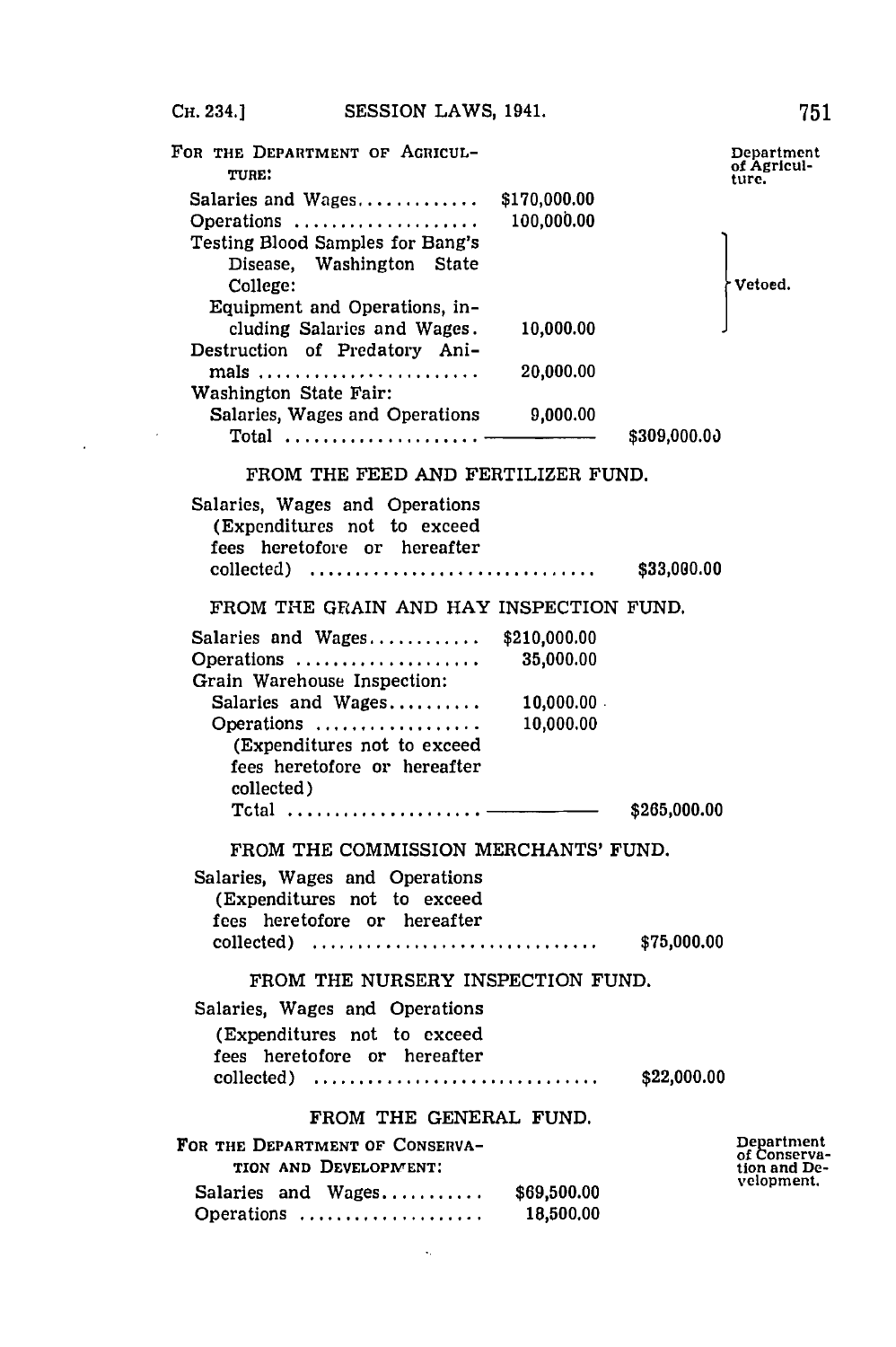**752 SESSION LAWS, 1941.** [Сн. 234.

| Department                   | Water Pollution Studies:                  |            |              |
|------------------------------|-------------------------------------------|------------|--------------|
| of Conserva-<br>tion and De- | Salaries, Wages and Operations            | \$2,500.00 |              |
| velopment.                   | Division of Mines and Mining:             |            |              |
|                              | Salaries, Wages and Operations            | 35,000.00  |              |
|                              | <b>Forestry Division:</b>                 |            |              |
|                              | Salaries and Wages                        | 160,000.00 |              |
|                              | Operations $\ldots$ ,,,,,,,,,,,,,,,,,,,,, | 65,000.00  |              |
|                              | (Provided, That the Supervisor            |            |              |
|                              | of Forestry may purchase gas-             |            |              |
|                              | oline, oil and tires, and pay for         |            |              |
|                              | repairs in lieu of mileage al-            |            |              |
|                              | lowances for use of personally            |            |              |
|                              | owned cars for Fire Wardens.              |            |              |
|                              | such expenditures not to exceed           |            |              |
|                              | four cents per mile traveled.)            |            |              |
|                              | Total<br>.                                |            | \$350,500.00 |
|                              |                                           |            |              |

## FROM THE RECLAMATION REVOLVING **FUND.**

# Reclamation Division:

| Salaries and Wages              | \$8,000.00 |              |
|---------------------------------|------------|--------------|
|                                 | 8,800.00   |              |
| Natural Resources Surveys       | 50,000.00  |              |
| Columbia Basin Activities:      |            |              |
| Salaries, Wages and Operations  | 17,000.00  |              |
| To finance, refinance and pur-  |            |              |
| chase bonds of irrigation, dik- |            |              |
| ing and drainage districts as   |            |              |
| provided by $law$               | 250,000.00 |              |
| (Expenditures from Reclama-     |            |              |
| tion Revolving Fund not to ex-  |            |              |
| ceed cash on hand and avail-    |            |              |
| able for expenditure.)          |            |              |
| Total                           |            | \$333,800.00 |
|                                 |            |              |

## FROM THE **GENERAL FUND.**

| Department              | FOR THE DEPARTMENT OF FINANCE,           |              |
|-------------------------|------------------------------------------|--------------|
| of Finance,             | <b>BUDGET AND BUSINESS:</b>              |              |
| Budget and<br>Business. | General Office including Division        |              |
|                         | of Publes Institutions and               |              |
|                         | Division of Purchasing:                  |              |
|                         | Salaries and Wages                       | \$159,500.00 |
|                         | Operations $\ldots \ldots \ldots \ldots$ | 32,275.00    |
|                         | Division of Banking:                     |              |
|                         | Salaries and Wages                       | 71,000.00    |
|                         | Operations                               | 21,000.00    |
|                         | Division of Budget:                      |              |
|                         | Salaries and Wages                       | 80,000.00    |
|                         | Operations                               | 14,747.20    |
|                         |                                          |              |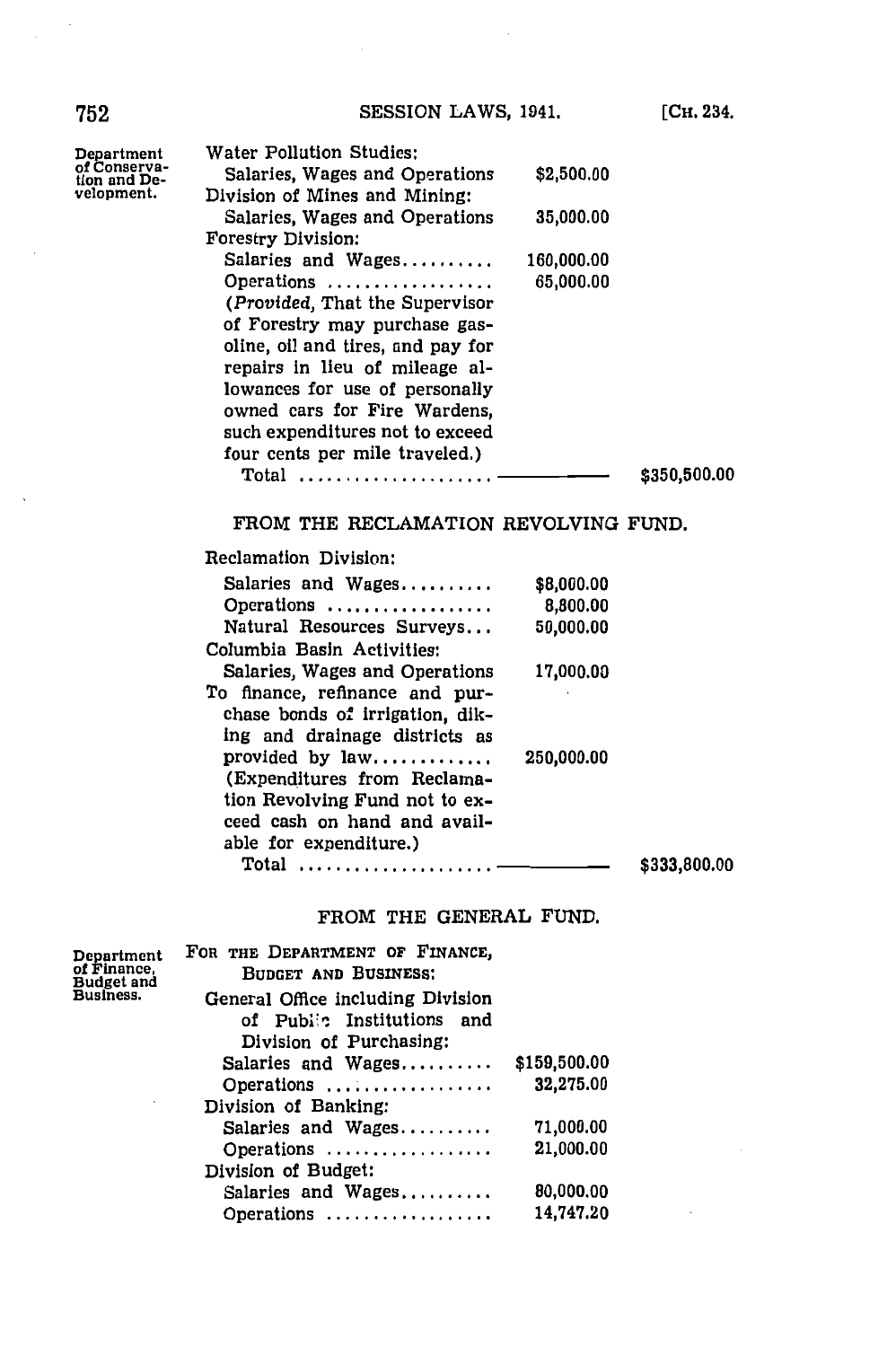| Division of Savings and Loan<br>Associations: |             | Department<br>of Finance. |  |
|-----------------------------------------------|-------------|---------------------------|--|
| Salaries and Wages                            | \$39,400.00 | Budget and<br>Business.   |  |
| Operations                                    | 15,750.00   |                           |  |
| Capitol Buildings and Grounds:                |             |                           |  |
| Salaries and Wages                            | 277,860.00  |                           |  |
| Operations                                    | 174,260.00  |                           |  |
| Parole, Transportation and De-                |             |                           |  |
| portation:                                    |             |                           |  |
| Salaries and Wages                            | 60,360.00   |                           |  |
| Operations                                    | 39,205.00   |                           |  |
| Total                                         |             | \$985,357.20              |  |

FROM THE **CANNERY** REVOLVING **FUND.**

Food Processing Plants:

Salaries, Wages and Operations............ 40,000.00

## FROM THE FISHERIES **FUND.**

| FOR THE DEPARTMENT OF FISHERIES:  |              |              | Department<br>of Fisheries |
|-----------------------------------|--------------|--------------|----------------------------|
| Salaries and Wages                | \$247,600.00 |              |                            |
| Operations                        | 134,750.00   |              |                            |
| Biological Research and Water     |              |              |                            |
| Pollution Studies                 | 50,000.00    |              |                            |
| Biological Investigation and Pro- |              |              |                            |
| tection of Oyster Reserves:       |              |              |                            |
| Salaries, Wages and Operations    | 6,000.00     |              |                            |
| Legal Services:                   |              |              |                            |
| Salaries and Wages                | 2,800.00     |              |                            |
| Operations                        | 250.00       |              |                            |
| Total  ——                         |              | \$441,400.00 |                            |

#### FROM THE LEWIS RIVER HATCHERY **FUND.**

| Salaries and Wages | \$16,080.00 |             |
|--------------------|-------------|-------------|
| Operations         | 7,560.00    |             |
|                    |             | \$23,640.00 |

## FROM THE **GAME FUND.**

| FOR THE DEPARTMENT OF GAME:   |              |
|-------------------------------|--------------|
| Salaries and Wages            | \$675,000.00 |
| Operations                    | 574,500.00   |
| Legal Services:               |              |
| Salaries and Wages            | 6,600.00     |
| Operations                    | 500.00       |
| Bounties on Predatory Animals |              |
| (Including Deficiencies. Ex-  |              |
| penditures not to exceed re-  |              |
| ceipts from sale of big game  |              |
| seals)                        | 90,000.00    |
|                               |              |

Department<br>of Game.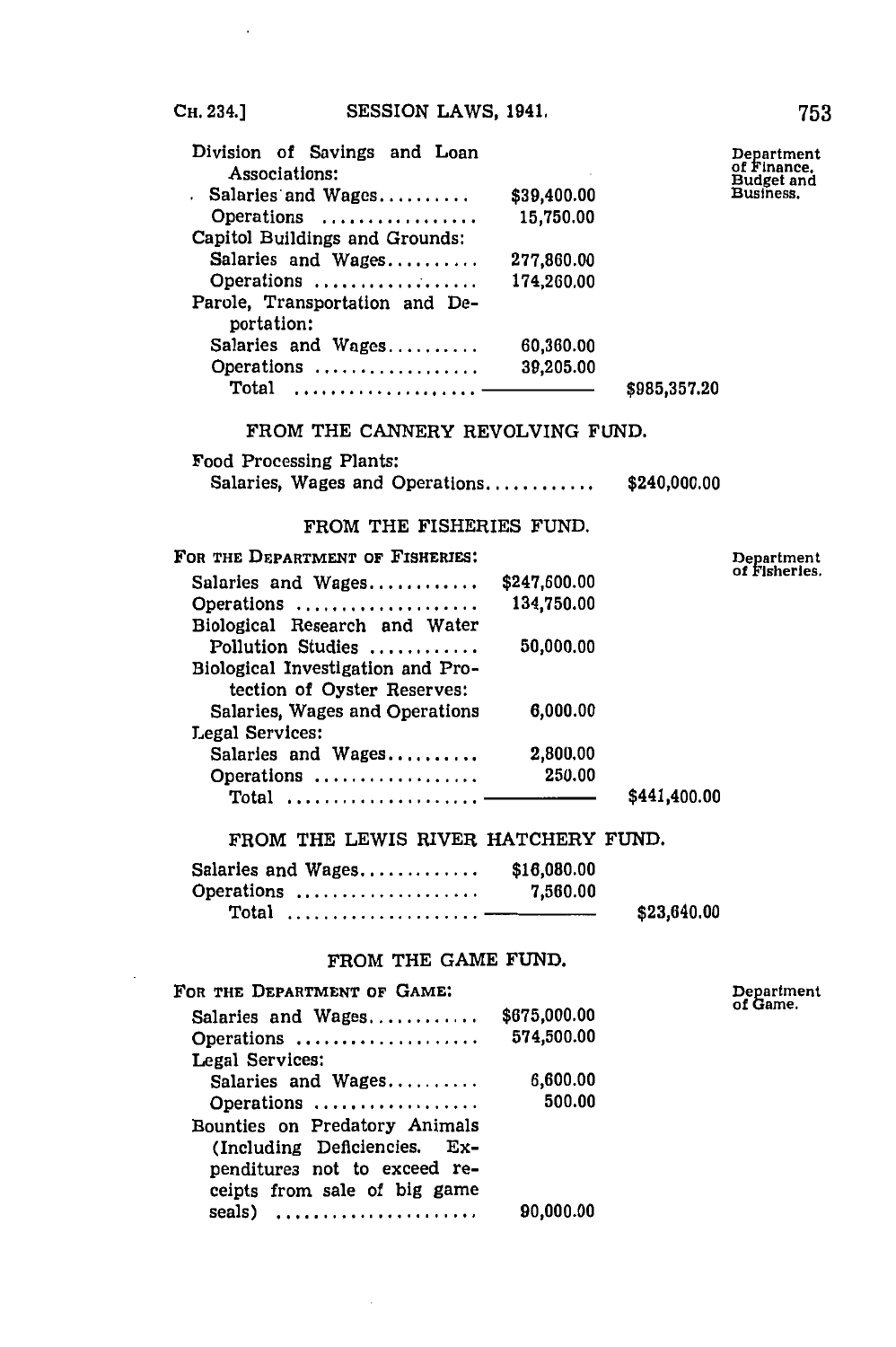754 **SESSION** LAWS, 1941.

**[CH.** 234.

| Department<br>of Game.                    | Wild Life Restoration and Re-<br>search (Expenditures to<br>be<br>limited to approved projects<br>upon which reimbursement of<br>75% will be made by the Fed-<br>eral Government)<br>$Total$       | \$210,000.00              | \$1,556,600.00 |
|-------------------------------------------|----------------------------------------------------------------------------------------------------------------------------------------------------------------------------------------------------|---------------------------|----------------|
|                                           | FROM THE GENERAL FUND.                                                                                                                                                                             |                           |                |
| Department<br>of Health.                  | FOR THE DEPARTMENT OF HEALTH:                                                                                                                                                                      |                           |                |
|                                           | Salaries and Wages<br>Operations<br>For Public Health Work (Expen-<br>ditures not to exceed amounts<br>received and credited to Gen-<br>eral Fund from the Federal<br>Government for Public Health | \$125,000.00<br>80,000.00 |                |
|                                           | Work) -                                                                                                                                                                                            | 700,000.00                |                |
|                                           | For County Public Health Work.                                                                                                                                                                     | 80,000.00                 |                |
|                                           | For Stream Pollution Studies<br>For Crippled Children's Program:                                                                                                                                   | 6,000.00                  |                |
|                                           | Salaries and Wages                                                                                                                                                                                 | 43,000.00                 |                |
|                                           | Operations                                                                                                                                                                                         | 8,000.00                  |                |
|                                           | Assistance as provided by law                                                                                                                                                                      | 251,468.00                |                |
|                                           | $Total$                                                                                                                                                                                            |                           | \$1,293,468.00 |
| Department<br>of Labor and<br>Industries. | FOR THE DEPARTMENT OF LAPOR AND<br>INDUSTRIES:                                                                                                                                                     |                           |                |
|                                           | Salaries and Wages                                                                                                                                                                                 | \$351,200.00              |                |
|                                           | Operations                                                                                                                                                                                         | 122,290.00                |                |
|                                           | Safety Division:                                                                                                                                                                                   |                           |                |
|                                           | Salaries and Wages                                                                                                                                                                                 | 62,400.00                 |                |
|                                           | Operations                                                                                                                                                                                         | 38,710.00                 |                |
|                                           | $Total$                                                                                                                                                                                            |                           | \$574,600.00   |
|                                           | FROM THE MEDICAL AID FUND.                                                                                                                                                                         |                           |                |
|                                           | Salaries and Wages                                                                                                                                                                                 | \$274,780.00              |                |
|                                           | Operations                                                                                                                                                                                         | 60,765.00                 |                |
|                                           | Safety Division:                                                                                                                                                                                   |                           |                |
|                                           | Salaries and Wages                                                                                                                                                                                 | 62,400.00                 |                |
|                                           | Operations                                                                                                                                                                                         | 38,710.00                 |                |
|                                           |                                                                                                                                                                                                    |                           |                |
|                                           | Appeal Costs:                                                                                                                                                                                      |                           |                |
|                                           | Salaries and Wages                                                                                                                                                                                 | 30,480.00                 |                |
|                                           | Operations                                                                                                                                                                                         | 45,000.00                 |                |
|                                           | Legal Services:                                                                                                                                                                                    |                           |                |
|                                           | Salaries and Wages                                                                                                                                                                                 | 12,000.00                 |                |

Operations **...............**

**750.00**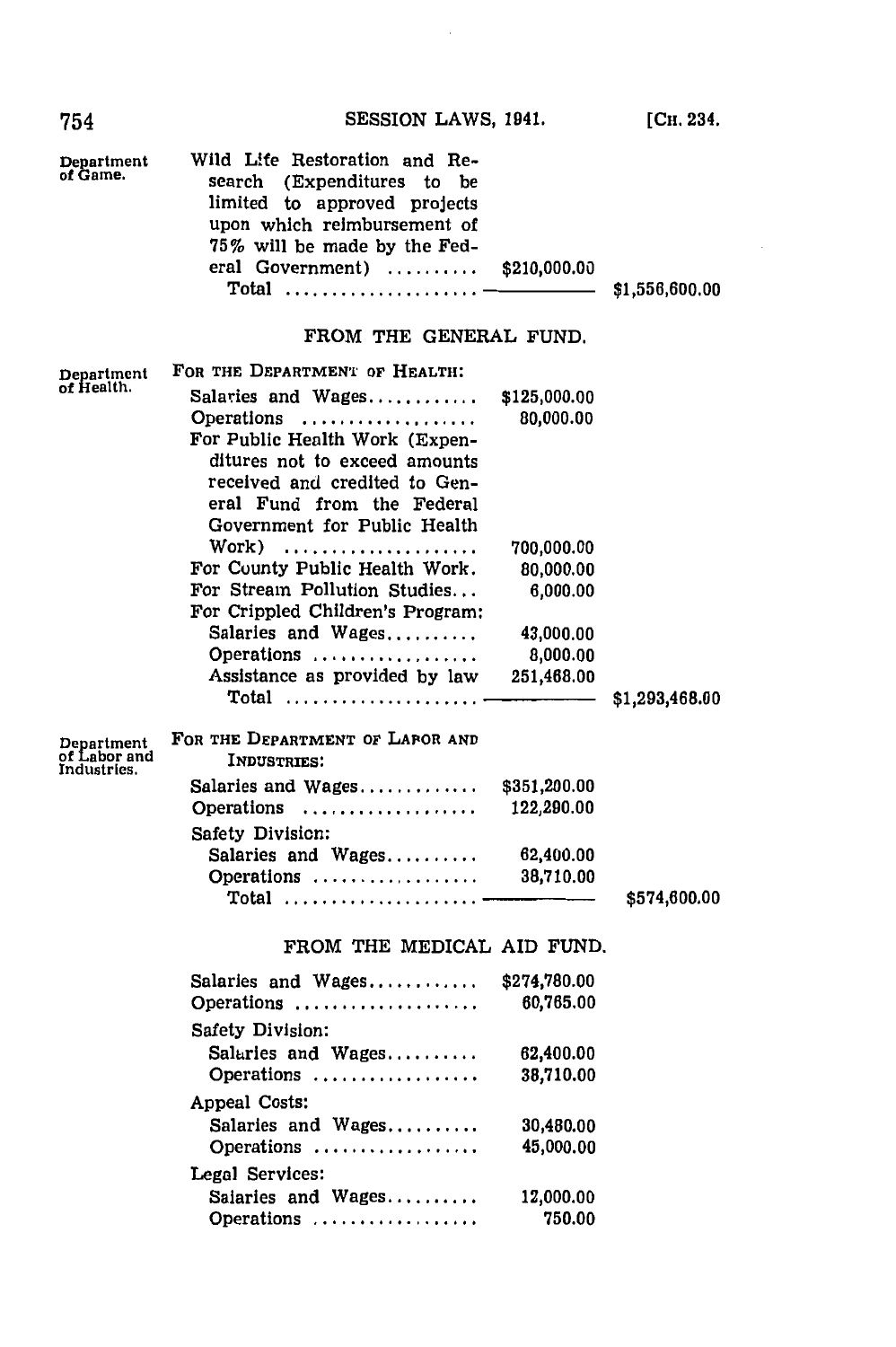| <b>Medical Examination Division:</b><br>Salaries and Wages<br>Operations | \$32,400.00<br>4.100.00 |                | Department<br>of Labor and<br>Industries. |
|--------------------------------------------------------------------------|-------------------------|----------------|-------------------------------------------|
| Claims and Awards, Including                                             |                         |                |                                           |
| Deficiencies  2,383,670.00                                               |                         |                |                                           |
|                                                                          |                         | \$2,945,055.00 |                                           |

## FROM THE **ACCIDENT FUND.**

| \$30,480.00                     |                |
|---------------------------------|----------------|
| 45,000.00<br>Operations         |                |
|                                 |                |
| Salaries and Wages<br>12,000.00 |                |
| 750.00<br>Operations            |                |
|                                 |                |
| Deficiencies  8,420,170.00      |                |
|                                 | \$8,508,400.00 |
|                                 |                |

## FROM THE **GENERAL FUND.**

## FOR THE DEPARTMENT OF **LICENSES:**

| or the Department of Licenses: |             |              | Departmen<br>of Licenses. |
|--------------------------------|-------------|--------------|---------------------------|
| Salaries and Wages             | \$62,000.00 |              |                           |
| Operations                     | 50.000.00   |              |                           |
|                                |             | \$112,000.00 |                           |

## FROM THE MOTOR VEHICLE **FUND.**

| Salaries and Wages                     | \$257,000.00 |                |
|----------------------------------------|--------------|----------------|
| Operations                             | 259,425.00   |                |
| Legal Services:                        |              |                |
| Salaries and Wages                     | 10,200.00    |                |
| Operations                             | 575.00       |                |
| Contribution to General Fund for       |              |                |
| Office Rent                            | 24,450.00    |                |
| Auditing Fuel Oil and Gas Tax          |              |                |
| Collections:                           |              |                |
| Salaries and Wages                     | 32,040.00    |                |
| Liquid Fuel Tax Refunds $3,200,000.00$ |              |                |
| Total                                  |              | \$3,783,690.00 |
|                                        |              |                |

## FROM THE HIGHWAY SAFETY **FUND.**

| <b>Highway Safety Division:</b> |             |              |
|---------------------------------|-------------|--------------|
| Salaries and Wages              | \$75,000.00 |              |
| Operations                      | 54.050.00   |              |
| Legal Services:                 |             |              |
| Salaries and Wages              | 3,150,00    |              |
| Motor Vehicle Safety Responsi-  |             |              |
| bility Division:                |             |              |
| Salaries and Wages              | 19,000.00   |              |
| Operations                      | 7.500.00    |              |
|                                 |             | \$158,700.00 |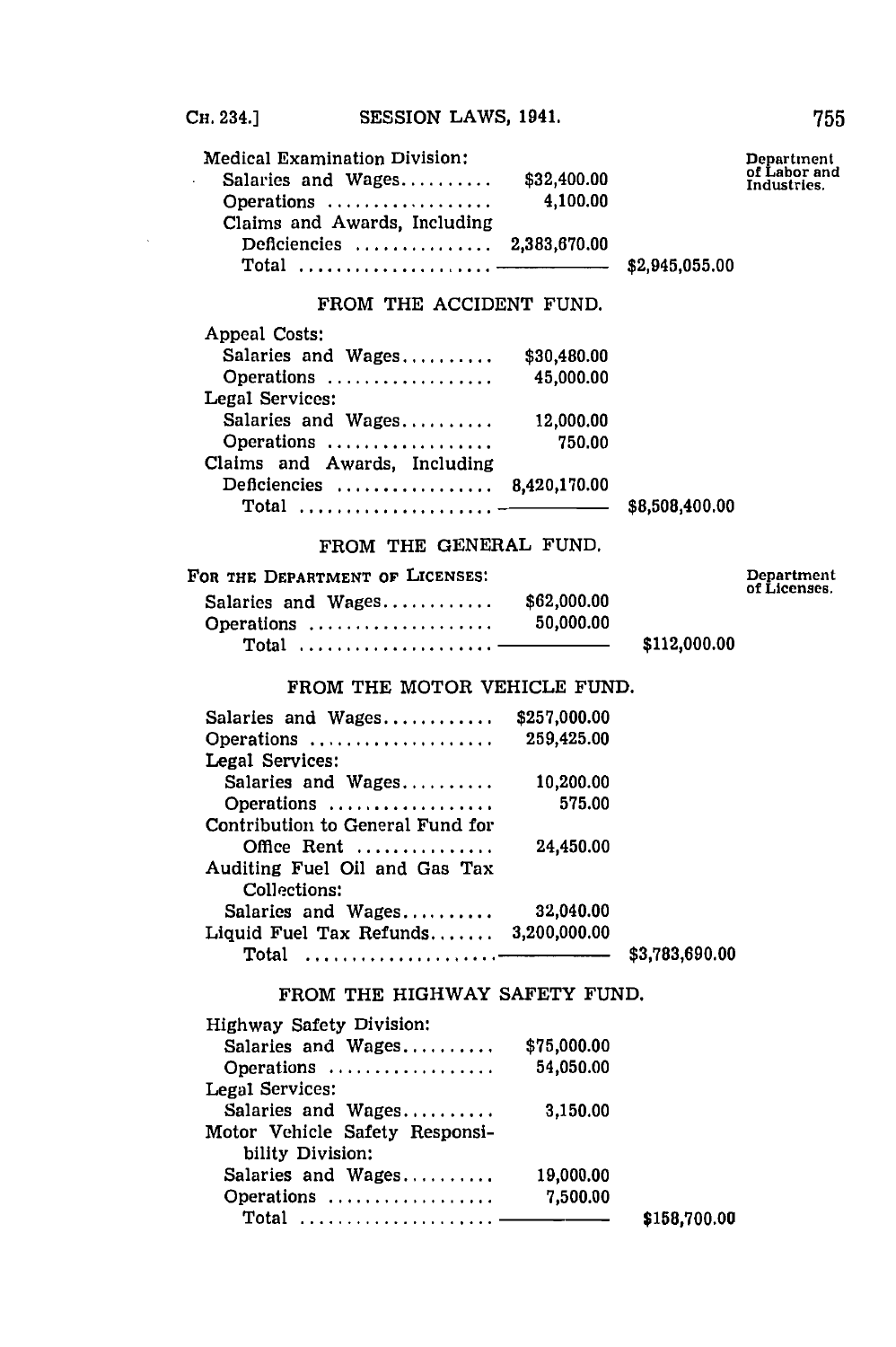# **756 SESSION LAWS, 1941.** [Сн. 234

# FROM THE **GENERAL FUND.**

| Military                             | FOR THE MILITARY DEPARTMENT:              |              |              |
|--------------------------------------|-------------------------------------------|--------------|--------------|
| Department.                          | Salaries and Wages                        | \$217,000.00 |              |
|                                      | Operations                                | 159,000.00   |              |
|                                      | Uniform Allowance                         | 30,000.00    |              |
|                                      | Retained Pay                              | 60,000.00    |              |
|                                      | Medical Aid and Compensation              |              |              |
|                                      | for Enlisted Members Injured              |              |              |
|                                      | in Line of Duty                           | 10,500.00    |              |
|                                      | $\bm{\mathrm{Total}}$                     |              | \$476,500.00 |
|                                      |                                           |              |              |
|                                      | FROM THE PUBLIC SERVICE REVOLVING FUND.   |              |              |
| Department<br>of Public<br>Service.  | FOR THE DEPARTMENT OF PUBLIC<br>SERVICE:  |              |              |
|                                      | Salaries and Wages                        | \$417,560.00 |              |
|                                      | Operations<br>Legal Services:             | 223,500.00   |              |
|                                      | Salaries and Wages                        | 26,400.00    |              |
|                                      | Operations                                | 1,500.00     |              |
|                                      | To carry out the provisions of            |              |              |
|                                      | chapter 203, Laws of 1939                 | 100,000.00   |              |
|                                      | (Expenditures not to exceed               |              |              |
|                                      | fees heretofore or hereafter              |              |              |
|                                      | collected, but in no event shall          |              |              |
|                                      | any warrant be drawn on the               |              |              |
|                                      | Public Service Revolving Fund             |              |              |
|                                      | in excess of actual cash on de-           |              |              |
|                                      | posit in the State Treasury)              |              |              |
|                                      | $Total$                                   |              | \$768,960.00 |
|                                      |                                           |              |              |
|                                      | FROM THE GENERAL FUND.                    |              |              |
| Department<br>of Social<br>Security. | FOR THE DEPARTMENT OF SOCIAL<br>SECURITY: |              |              |
|                                      | General Supervision:                      |              |              |
|                                      | Salaries and Wages                        | \$520,680.00 |              |
|                                      | Operations                                | 120,000.00   |              |
|                                      | Legal Services:                           |              |              |
|                                      | Salaries and Wages                        | 16,800.00    |              |
|                                      | Operations                                | 1,500.00     |              |
|                                      | For the Administration for the            |              |              |
|                                      | the Following Programs:                   |              |              |
|                                      | Division of Old Age Assistance            |              |              |
|                                      | Division of Public Assistance             |              |              |
|                                      | Division for Children                     |              |              |
|                                      | Division for the Blind                    |              |              |
|                                      | Salaries and Wages $$2,055,700.00$        |              |              |
|                                      | Operations                                | 496,700.00   |              |
|                                      |                                           |              |              |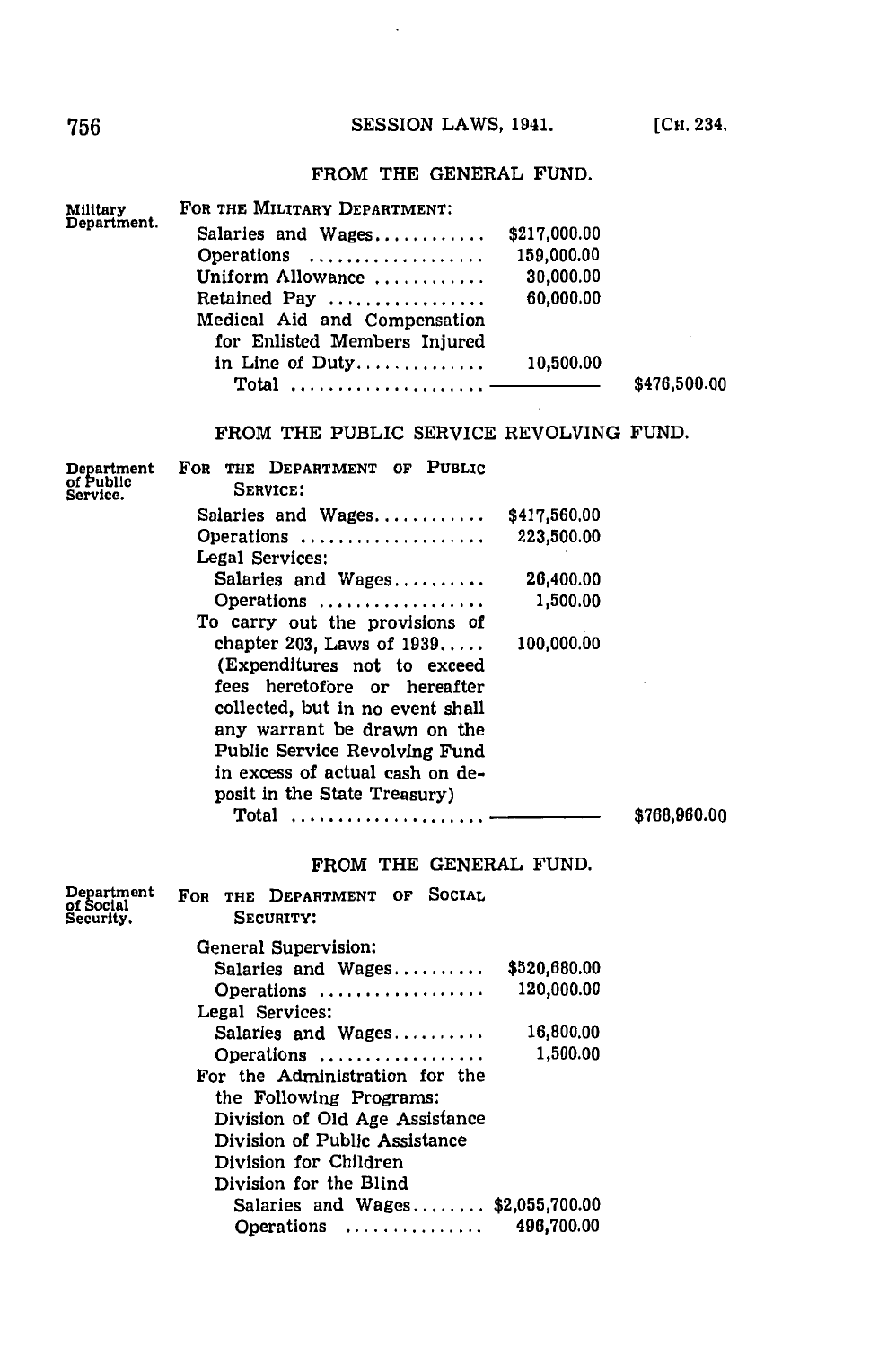| Division of Old Age Assistance:<br>Assistance as provided by Law \$22,920,104.00<br>Medical care and Appliances<br>5,320,000.00<br>Division of Public Assistance:                                                                                                                                                                                                                                                                                                                                                                                                                                          |                | Department<br>of Social<br>Security. |
|------------------------------------------------------------------------------------------------------------------------------------------------------------------------------------------------------------------------------------------------------------------------------------------------------------------------------------------------------------------------------------------------------------------------------------------------------------------------------------------------------------------------------------------------------------------------------------------------------------|----------------|--------------------------------------|
| Assistance as provided by Law<br>6,250,000.00<br>General Assistance limited to<br>receipts from the counties<br>under provisions of section                                                                                                                                                                                                                                                                                                                                                                                                                                                                |                |                                      |
| 10, chapter 216, Laws of 1939<br>500,000.00<br>Division for Children:                                                                                                                                                                                                                                                                                                                                                                                                                                                                                                                                      |                |                                      |
| Assistance as provided by Law 3,494,766.00<br>Division for the Blind:                                                                                                                                                                                                                                                                                                                                                                                                                                                                                                                                      |                |                                      |
| Assistance as provided by Law<br>439,600.00                                                                                                                                                                                                                                                                                                                                                                                                                                                                                                                                                                |                |                                      |
| Sub-total \$42,135,850.00<br>Expenditures from the following<br>appropriations to be limited to<br>amounts received or to be re-<br>ceived from the Federal Gov-<br>ernment, and credited to the<br>General Fund under the respec-<br>tive categories of assistance:<br>Assistance as Provided by Law:<br>Division of Old Age Assistance \$24,536,960.00<br>Division for Children 2,413,766.00<br>Division for the Blind 460,400.00<br>Sub-total \$27,411,126.00<br>Total Department of Social Security\$69,546,976.00<br>For the Social Security Committee\$2,000,000.00]<br>To be expended in accordance |                |                                      |
| with provisions of chapter<br>205, Laws of 1939.                                                                                                                                                                                                                                                                                                                                                                                                                                                                                                                                                           |                | Vetoed.                              |
| FROM THE HIGHWAY SAFETY FUND.                                                                                                                                                                                                                                                                                                                                                                                                                                                                                                                                                                              |                |                                      |
| FOR THE WASHINGTON STATE PATROL:                                                                                                                                                                                                                                                                                                                                                                                                                                                                                                                                                                           |                | State Patrol.                        |
| Salaries and Wages<br>\$893,220.00<br>Operations  509,800.00<br>Legal Services:                                                                                                                                                                                                                                                                                                                                                                                                                                                                                                                            |                |                                      |
| Salaries and Wages 2,850.00                                                                                                                                                                                                                                                                                                                                                                                                                                                                                                                                                                                |                |                                      |
| Operations<br>200.00<br>Total $\ldots \ldots \ldots \ldots \ldots \ldots$                                                                                                                                                                                                                                                                                                                                                                                                                                                                                                                                  | \$1,406,070.00 |                                      |
| FROM THE GENERAL FUND.                                                                                                                                                                                                                                                                                                                                                                                                                                                                                                                                                                                     |                |                                      |
| FOR THE TAX COMMISSION OF THE<br>STATE OF WASHINGTON:                                                                                                                                                                                                                                                                                                                                                                                                                                                                                                                                                      |                | Tax<br>Commission.                   |
| General Office:                                                                                                                                                                                                                                                                                                                                                                                                                                                                                                                                                                                            |                |                                      |
| Salaries and Wages<br>\$91,000.00<br>18,000.00<br>Operations                                                                                                                                                                                                                                                                                                                                                                                                                                                                                                                                               |                |                                      |

l,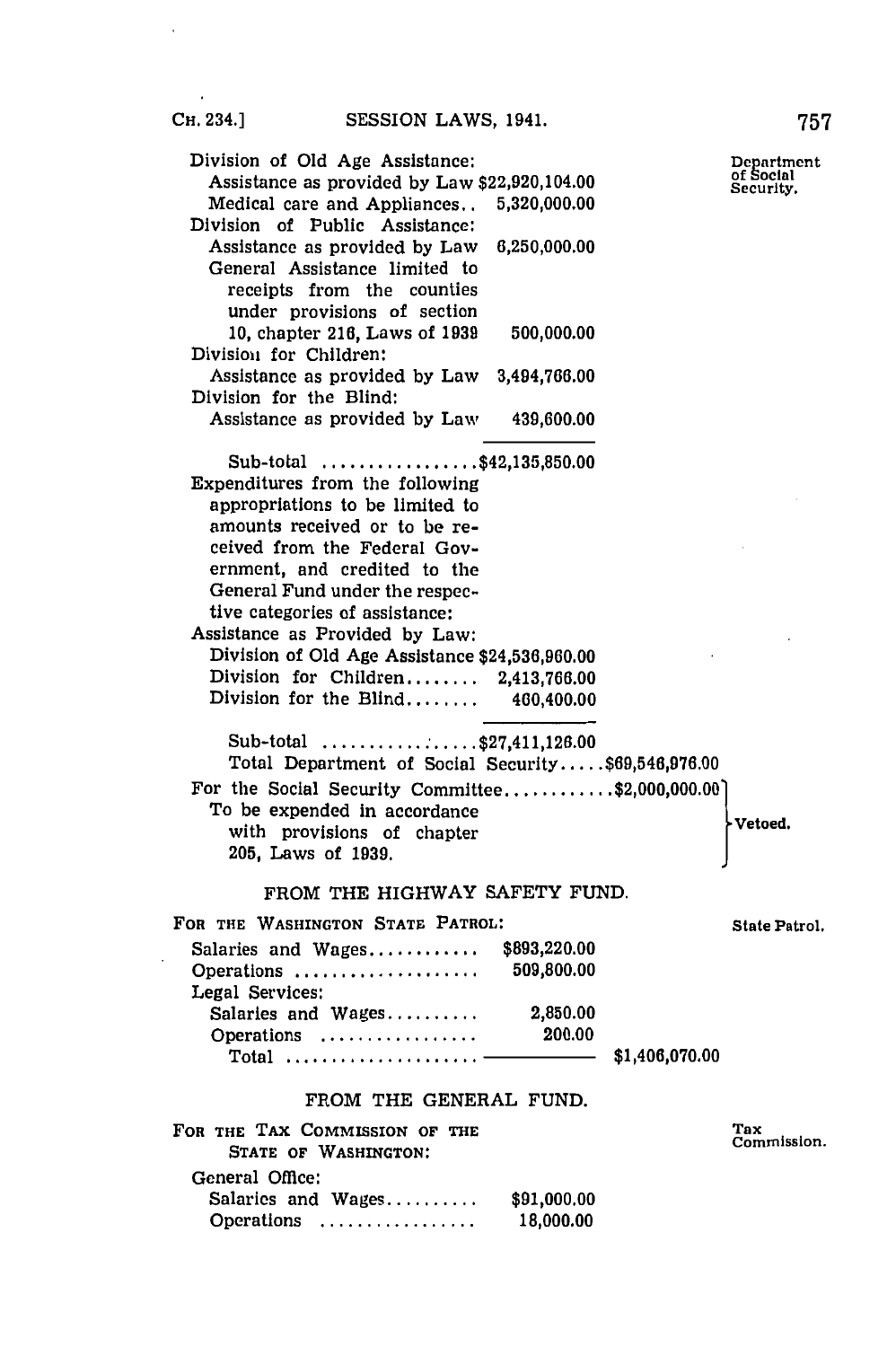| 758                       | SESSION LAWS, 1941.                              |              | [Сн. 234.      |
|---------------------------|--------------------------------------------------|--------------|----------------|
| Tax<br>Commission.        | Administration of Revenue Act                    |              |                |
|                           | of 1935:                                         |              |                |
|                           | Salaries and Wages                               | \$687,592.60 |                |
|                           | Operations                                       | 228,500.00   |                |
|                           | Legal Services:                                  |              |                |
|                           | Salaries and Wages                               | 23,200.00    |                |
|                           | Operations                                       | 1,500.00     |                |
|                           | Inheritance Tax and Escheat Di-                  |              |                |
|                           | vision:                                          |              |                |
|                           | Salaries and Wages                               | 32,600.00    |                |
|                           | Operations                                       | 7,250.00     |                |
|                           | Legal Services:                                  |              |                |
| Vetoed.                   | Salaries and Wages                               | 13,600.00    |                |
|                           | Operations                                       | 750.00       |                |
|                           | Refunds of Taxes, Costs, Penal-                  |              |                |
|                           | ties, Interest and Redemption                    |              |                |
|                           | of Tokens as provided by chap.                   |              |                |
|                           | 191, Laws of 1933, and chap.                     |              |                |
|                           | 180, Laws of 1935, and all laws                  |              |                |
|                           | amendatory thereto                               | 1,000,000.00 |                |
|                           | $\texttt{Total}$                                 |              | \$2,103,992.60 |
|                           | FROM THE EMPLOYMENT SERVICE ACCOUNT.             |              |                |
| Unemploy-                 | FOR THE OFFICE OF UNEMPLOYMENT                   |              |                |
| ment Com-<br>pensation.   | COMPENSATION AND PLACE-                          |              |                |
|                           | MENT:                                            |              |                |
|                           |                                                  |              |                |
|                           | Washington State Employment<br>Service Division: |              |                |
|                           |                                                  |              |                |
|                           | Salaries, Wages and Operations\$200,000.00       |              |                |
|                           | FROM THE GENERAL FUND.                           |              |                |
| Department                | FOR THE DEPARTMENT OF FINANCE,                   |              |                |
| of Finance,<br>Budget and | <b>BUDGET AND BUSINESS:</b>                      |              |                |
| Business.                 | State School for the Blind:                      |              |                |
|                           | Salaries and Wages                               | \$91,520.00  |                |
|                           | Operations                                       | 56,390.00    |                |
|                           | $\texttt{Total}$                                 |              | \$147,910.00   |
|                           | State School for the Deaf:                       |              |                |
|                           | Salaries and Wages                               | \$96,470.00  |                |
|                           | Operations                                       | 82,800.00    |                |
|                           | $\text{Total}$                                   |              | \$179,270.00   |
|                           | Eastern State Custodial School:                  |              |                |
|                           | Salaries, Wages and Operations                   |              | \$765,000.00   |
|                           | Eastern State Hospital:                          |              |                |
|                           | Salaries, Wages and Operations                   |              | \$1,054,605.00 |
|                           | State School for Girls:                          |              |                |
|                           | Salaries and Wages                               | \$67,360.00  |                |
|                           | Operations                                       | 64,425.00    |                |
|                           | $\text{Total}$                                   |              | \$131,785.00   |
|                           |                                                  |              |                |

 $\mathcal{L}_{\text{max}}$  .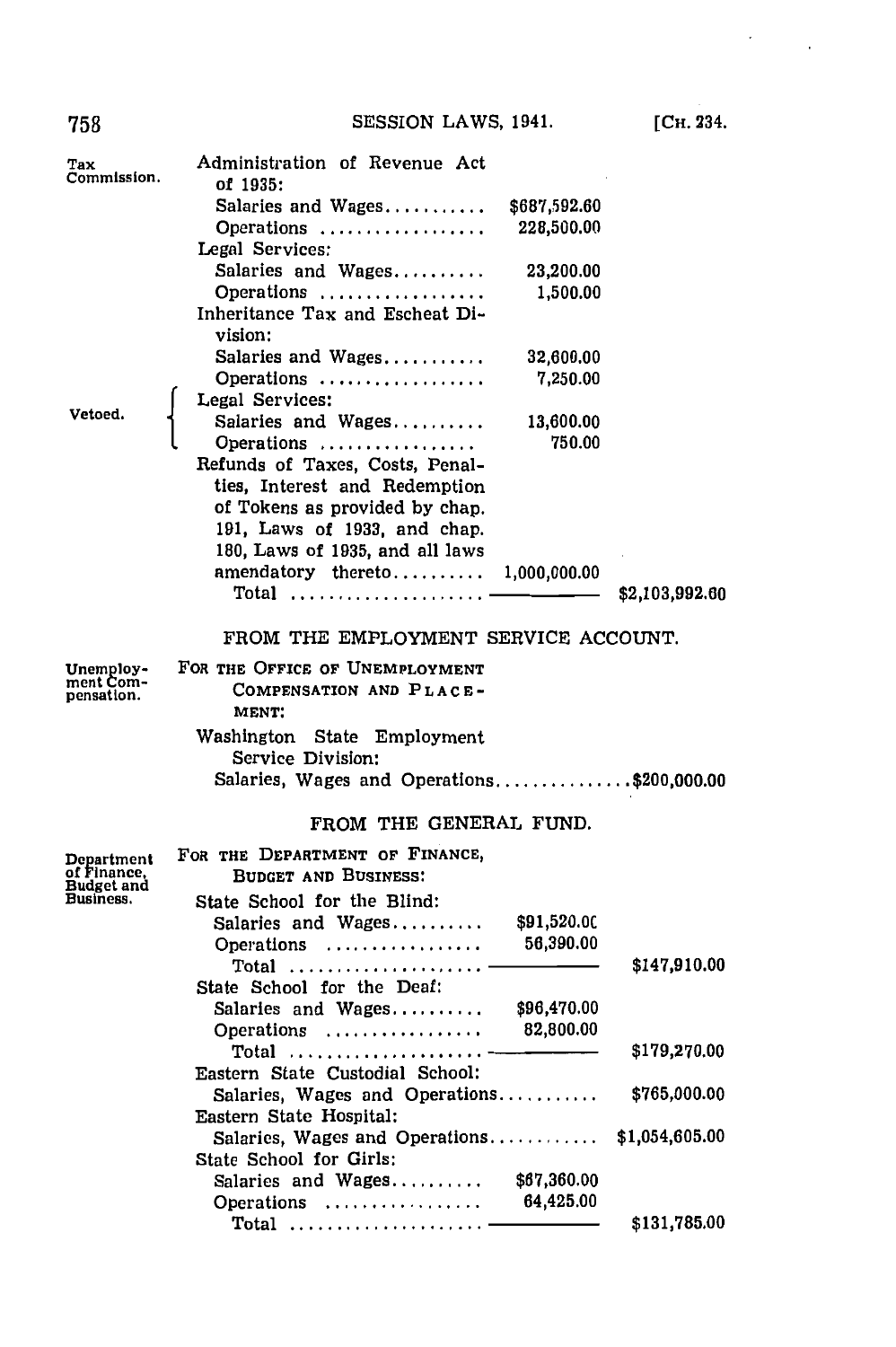| McKay Memorial Research Hos-<br>pital:<br>Salaries and Wages<br>Operations<br>Total<br>Northern State Hospital:<br>Salaries, Wages and Operations<br>Washington State Penitentiary:<br>Salaries and Wages<br>Operations  571,395.00 | \$57,720.00<br>36,460.00<br>\$268,520.00 | \$94,180.00<br>\$1,070,000.00 | Department<br>of Finance,<br>Budget and<br>Business. |
|-------------------------------------------------------------------------------------------------------------------------------------------------------------------------------------------------------------------------------------|------------------------------------------|-------------------------------|------------------------------------------------------|
|                                                                                                                                                                                                                                     |                                          | \$839,915.00                  |                                                      |
| FROM THE PENITENTIARY REVOLVING FUND.                                                                                                                                                                                               |                                          |                               |                                                      |
| Industrial Operations:                                                                                                                                                                                                              |                                          |                               |                                                      |
| Salaries and Wages                                                                                                                                                                                                                  | \$53,580.00                              |                               |                                                      |
| Operations                                                                                                                                                                                                                          | 374,950.00                               |                               |                                                      |
| New Industries:                                                                                                                                                                                                                     |                                          |                               |                                                      |
| Salaries, Wages and Opera-                                                                                                                                                                                                          |                                          |                               |                                                      |
|                                                                                                                                                                                                                                     | 35,000.00                                |                               |                                                      |
| Capital Outlays (Including                                                                                                                                                                                                          |                                          |                               |                                                      |
| Equipment) $\ldots \ldots \ldots$                                                                                                                                                                                                   | 15,000.00                                |                               |                                                      |
| Total                                                                                                                                                                                                                               |                                          | \$478,530.00                  |                                                      |
|                                                                                                                                                                                                                                     |                                          |                               |                                                      |
| FROM THE GENERAL FUND.                                                                                                                                                                                                              |                                          |                               |                                                      |
| Washington State Reformatory:                                                                                                                                                                                                       |                                          |                               | Reformatory.                                         |
| Salaries and Wages                                                                                                                                                                                                                  | \$173,720.00                             |                               |                                                      |
| Operations                                                                                                                                                                                                                          | 292,360.00                               |                               |                                                      |
| Total $\ldots \ldots \ldots \ldots \ldots \ldots$                                                                                                                                                                                   |                                          | \$466,080.00                  |                                                      |
|                                                                                                                                                                                                                                     |                                          |                               |                                                      |
| FROM THE REFORMATORY REVOLVING FUND.                                                                                                                                                                                                |                                          |                               |                                                      |
| Industrial Operations:                                                                                                                                                                                                              |                                          |                               |                                                      |
| Salaries and Wages                                                                                                                                                                                                                  | \$29,160.00                              |                               |                                                      |
| Operations                                                                                                                                                                                                                          | 119,500.00                               |                               |                                                      |
|                                                                                                                                                                                                                                     |                                          | \$148,660.00                  |                                                      |
| FROM THE GENERAL FUND.                                                                                                                                                                                                              |                                          |                               |                                                      |
|                                                                                                                                                                                                                                     |                                          |                               |                                                      |
| State Soldiers' Home and Colony:                                                                                                                                                                                                    |                                          |                               | Soldiers<br>Home.                                    |
| Salaries and Wages                                                                                                                                                                                                                  | \$83,260.00<br>132,175.00                |                               |                                                      |
| Operations<br>Total                                                                                                                                                                                                                 |                                          | \$215,435.00                  |                                                      |
| <b>State Training School:</b>                                                                                                                                                                                                       |                                          |                               |                                                      |
| Salaries and Wages                                                                                                                                                                                                                  | \$97,330.00                              |                               | Training<br>School.                                  |
| Operations                                                                                                                                                                                                                          | 120,877.00                               |                               |                                                      |
|                                                                                                                                                                                                                                     |                                          | \$218,207.00                  |                                                      |
| Washington Veterans' Home:                                                                                                                                                                                                          |                                          |                               | Veterans                                             |
| Salaries and Wages                                                                                                                                                                                                                  | \$146,560.00                             |                               | Home.                                                |
| Operations                                                                                                                                                                                                                          | 207,010.00                               |                               |                                                      |
| Total                                                                                                                                                                                                                               |                                          | \$353,570.00                  |                                                      |
| Western State Custodial School:                                                                                                                                                                                                     |                                          |                               | Western                                              |
| Salaries, Wages and Operations                                                                                                                                                                                                      |                                          | \$538,755.00                  | Custodial<br>School.                                 |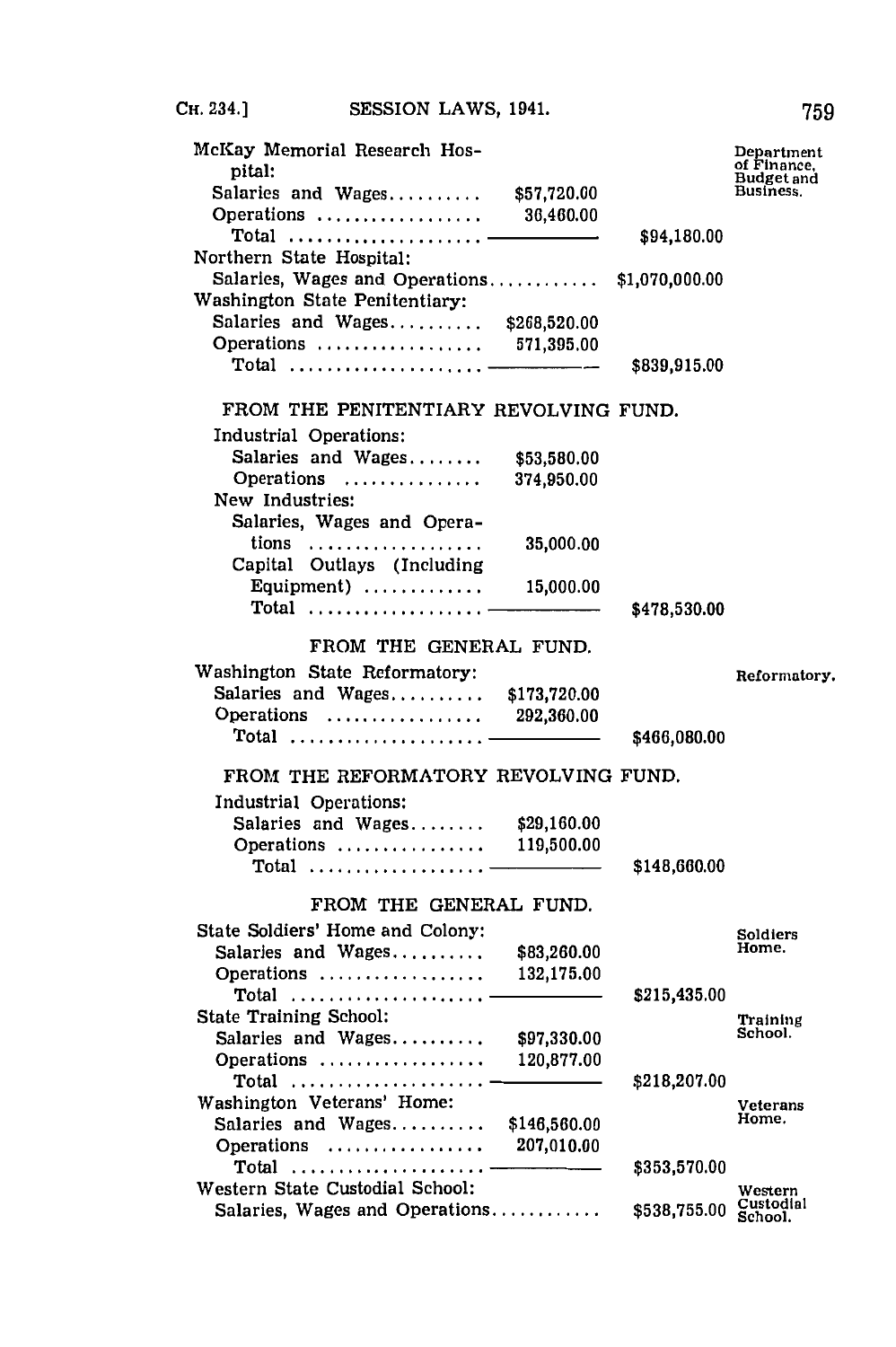| 760                                    | SESSION LAWS, 1941.                                                                                                                                                                                                                                                                                                                                                                                                                                                                                                                                                                                                                                                  | [Сн. 234.                    |
|----------------------------------------|----------------------------------------------------------------------------------------------------------------------------------------------------------------------------------------------------------------------------------------------------------------------------------------------------------------------------------------------------------------------------------------------------------------------------------------------------------------------------------------------------------------------------------------------------------------------------------------------------------------------------------------------------------------------|------------------------------|
| Western<br><b>Custodial</b><br>School. | FROM THE WESTERN STATE CUSTODIAL SCHOOL<br>REVOLVING FUND.                                                                                                                                                                                                                                                                                                                                                                                                                                                                                                                                                                                                           |                              |
|                                        | Industrial Operations:<br>Salaries, Wages and Operations                                                                                                                                                                                                                                                                                                                                                                                                                                                                                                                                                                                                             | \$10,000.00                  |
|                                        | FROM THE GENERAL FUND.                                                                                                                                                                                                                                                                                                                                                                                                                                                                                                                                                                                                                                               |                              |
| Western<br>Hospital.                   | Western State Hospital:<br>Salaries, Wages and Operations \$1,490,000.00                                                                                                                                                                                                                                                                                                                                                                                                                                                                                                                                                                                             |                              |
|                                        | FROM THE UNIVERSITY OF WASHINGTON FUND.                                                                                                                                                                                                                                                                                                                                                                                                                                                                                                                                                                                                                              |                              |
| University.                            | FOR THE UNIVERSITY OF WASHINGTON:<br>Salaries and Wages \$4,277,134.58<br>662,788.24<br>Operations<br>Capital Outlays, Major Repairs,<br>Betterments, Operations and<br>Maintenance, including Salaries<br>and Wages<br>226,000.00<br>Total  —                                                                                                                                                                                                                                                                                                                                                                                                                       | \$5,165,922.82               |
|                                        | FROM THE WASHINGTON STATE COLLEGE FUND.                                                                                                                                                                                                                                                                                                                                                                                                                                                                                                                                                                                                                              |                              |
|                                        | FOR THE STATE COLLEGE OF WASH-<br><b>INGTON:</b><br>Salaries and Wages $$1,693,765.50$<br>Operations  675,500.00<br>$\textbf{Total}$                                                                                                                                                                                                                                                                                                                                                                                                                                                                                                                                 | \$2,369,265.50               |
|                                        | State College. FOR THE STATE COLLEGE OF WASH-<br><b>INGTON:</b><br>From the Morrill Fund<br>\$101,530.00<br>From the Federal Experiment<br>Station Fund<br>183,350.00<br>From the Federal Cooperative<br>Agricultural Extension Fund<br>178,790.00<br>To be expended in accordance<br>with the purposes, terms, pro-<br>visions and conditions of the<br>respective Acts of Congress for<br>the endowment and granting of<br>money to Agricultural Colleges<br>and Experiment Stations ————————————————————<br>FROM THE WASHINGTON STATE COLLEGE FUND.<br>For Agricultural Experiment Sta-<br>tions:<br>Salaries, Wages and Operations<br>Provided that expenditures | \$463,670.00<br>\$408,316.00 |
|                                        | herefrom be allocated as fol-<br>lows:                                                                                                                                                                                                                                                                                                                                                                                                                                                                                                                                                                                                                               |                              |

 $\bar{z}$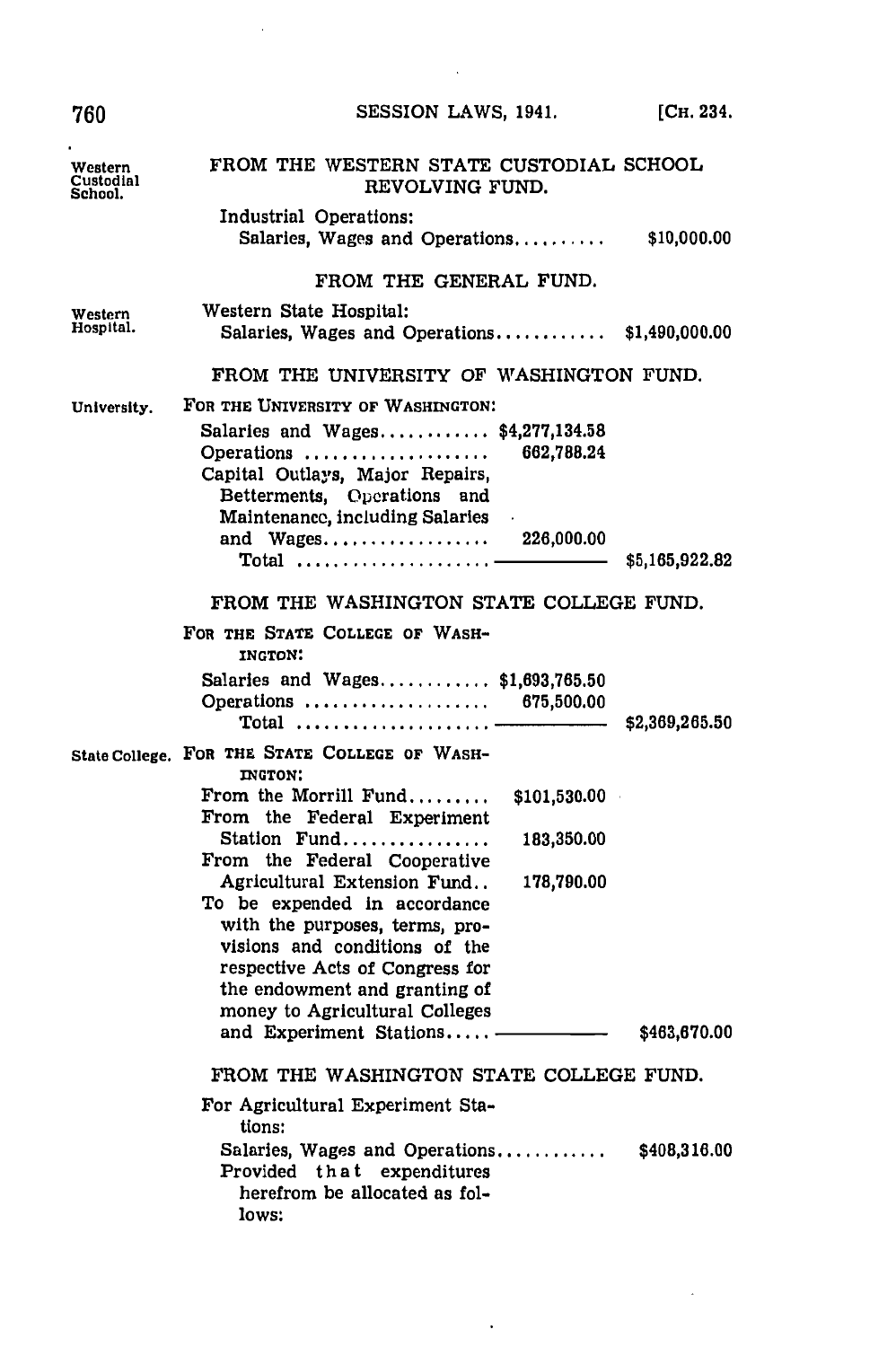| Main Experiment Station, Pull-<br>man and Walla Walla              | \$101,500.00              |              | <b>State College</b>                |
|--------------------------------------------------------------------|---------------------------|--------------|-------------------------------------|
| Western Washington Experi-<br>ment Station, Puyallup               | 176,941.00                |              |                                     |
| Irrigation Branch Station, Pros-<br>Tree Fruit Branch Station. We- | 45,500.00                 |              |                                     |
| natchee                                                            | 57,395.00                 |              |                                     |
| Dry Land Branch Station, Lind<br>Cranberry-Blueberry Branch        | 16,480.00                 |              |                                     |
| Station, Ilwaco<br>For Agricultural Extension Work:                | 10,500.00                 |              |                                     |
| Salaries, Wages and Operations                                     |                           | \$125,450.00 |                                     |
| FOR THE CENTRAL WASHINGTON COL-<br>LEGE OF EDUCATION:              |                           |              | Central<br>College of<br>Education. |
| <b>From the Normal School</b><br>Current Fund\$41,000.00           |                           |              |                                     |
| From the Ellensburg<br>Normal School                               |                           |              |                                     |
| Fund $\ldots \ldots \ldots$ .\$465,000.00                          |                           |              |                                     |
| Salaries and Wages<br>Operations                                   | \$437,000.00<br>69,000.00 |              |                                     |
|                                                                    |                           | \$506,000.00 |                                     |
| FOR THE EASTERN WASHINGTON COL-<br>LEGE OF EDUCATION:              |                           |              | Eastern<br>College of<br>Education. |
| From the Normal<br>School Current                                  |                           |              |                                     |
| Fund  \$41,000.00                                                  |                           |              |                                     |
| From the Cheney Nor-<br>mal School Fund.\$502,000.00               |                           |              |                                     |
| Salaries and Wages<br>Operations                                   | \$470,000.00<br>73,000.00 |              |                                     |
| Total                                                              |                           | \$543,000.00 |                                     |
| FOR THE WESTERN WASHINGTON COL-<br>LEGE OF EDUCATION:              |                           |              | Western<br>College of<br>Education. |
| From the Normal                                                    |                           |              |                                     |
| School Current<br>Fund  \$41,000.00                                |                           |              |                                     |
| From the Bellingham<br>Normal School                               |                           |              |                                     |
| Fund $\ldots \ldots \ldots$ \$507,350.00                           |                           |              |                                     |
| Salaries and Wages<br>Operations                                   | \$470,000.00<br>78,350.00 |              |                                     |
| $Total$                                                            |                           | \$548,350.00 |                                     |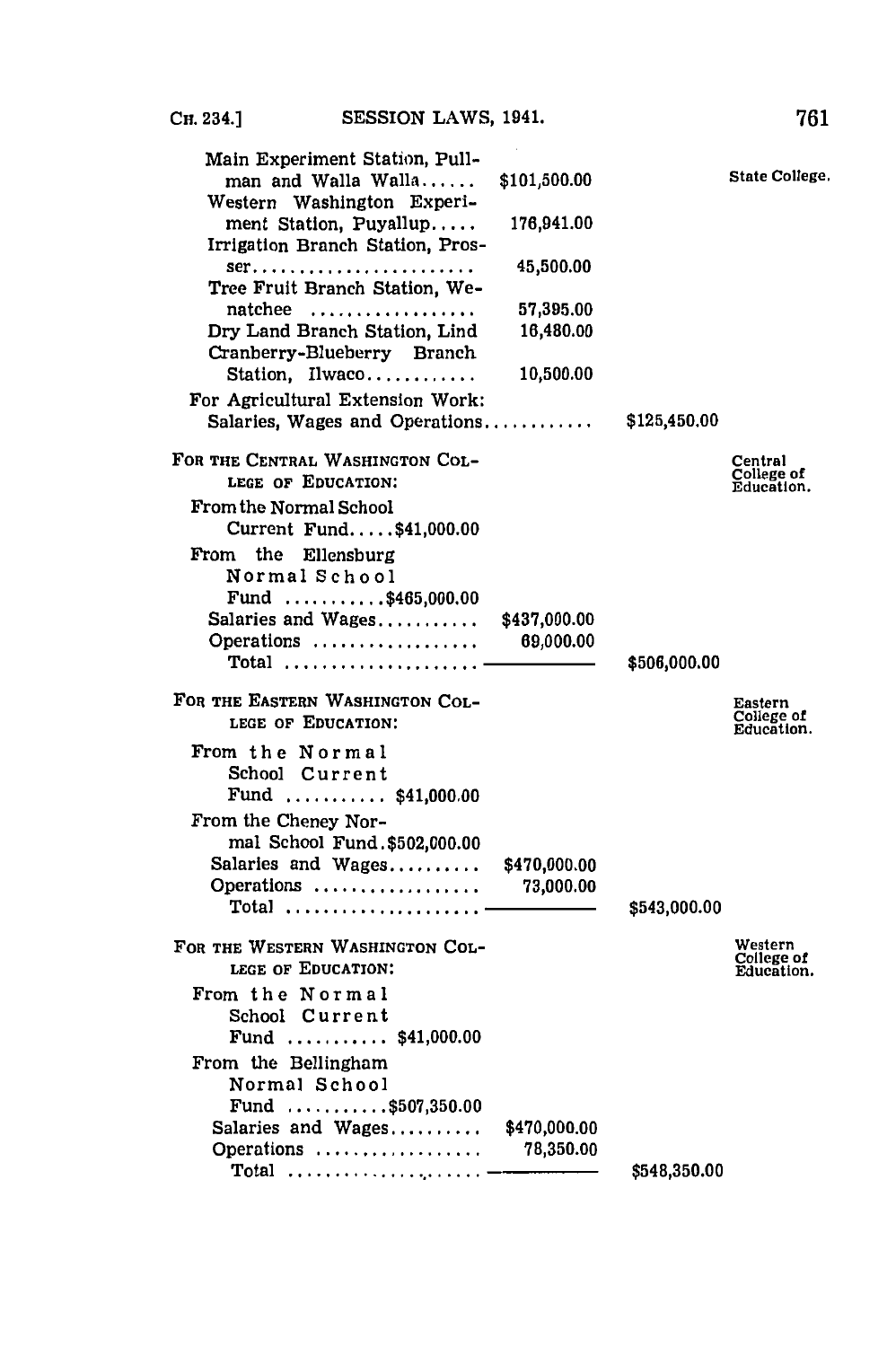| Capital<br>Outlays,<br>Major Re-<br>pairs and<br>Maintenance. | FOR CAPITAL OUTLAYS, MAJOR RE-<br>PAIRS AND MAINTENANCE:<br>To be expended independently<br>of, or in conjunction with<br>funds allocated by the Federal,<br>County or Municipal Govern-<br>ments or Agencies or in con-<br>junction with funds allocated<br>for unemployment relief: Pro-<br>vided, That the following ap-<br>propriations shall become<br>available only upon written<br>approval of the Governor: |           |
|---------------------------------------------------------------|----------------------------------------------------------------------------------------------------------------------------------------------------------------------------------------------------------------------------------------------------------------------------------------------------------------------------------------------------------------------------------------------------------------------|-----------|
|                                                               | FROM THE GENERAL FUND.                                                                                                                                                                                                                                                                                                                                                                                               |           |
| Capitol                                                       | FOR THE STATE CAPITOL COMMITTEE:                                                                                                                                                                                                                                                                                                                                                                                     |           |
| Committee.                                                    | Portrait of the Honorable Clar-                                                                                                                                                                                                                                                                                                                                                                                      |           |
|                                                               | ence D. Martin                                                                                                                                                                                                                                                                                                                                                                                                       | \$650.00  |
|                                                               | FROM THE PARKS AND PARKWAY FUND.                                                                                                                                                                                                                                                                                                                                                                                     |           |
| Parks                                                         | FOR THE STATE PARKS COMMITTEE:                                                                                                                                                                                                                                                                                                                                                                                       |           |
| Committee.                                                    | Capital Outlays and Major Re-                                                                                                                                                                                                                                                                                                                                                                                        |           |
|                                                               | pairs                                                                                                                                                                                                                                                                                                                                                                                                                | 65,000.00 |
|                                                               | FROM THE GENERAL FUND.                                                                                                                                                                                                                                                                                                                                                                                               |           |
| Department                                                    | FOR THE DEPARTMENT OF AGRICUL-                                                                                                                                                                                                                                                                                                                                                                                       |           |
| of Agricul-<br>ture.                                          | TURE:                                                                                                                                                                                                                                                                                                                                                                                                                |           |
|                                                               | Washington State Fair:                                                                                                                                                                                                                                                                                                                                                                                               |           |
|                                                               | Capital Outlays, Major Re-<br>pairs and Betterments                                                                                                                                                                                                                                                                                                                                                                  | 8,000.00  |
|                                                               | FOR THE DEPARTMENT OF FINANCE,                                                                                                                                                                                                                                                                                                                                                                                       |           |
| Department<br>of Finance,<br>Budget and                       | <b>BUDGET AND BUSINESS:</b>                                                                                                                                                                                                                                                                                                                                                                                          |           |
| Business.                                                     | Cleaning Exteriors of Buildings                                                                                                                                                                                                                                                                                                                                                                                      | 3,000.00  |
|                                                               | Interior Painting and Alterations                                                                                                                                                                                                                                                                                                                                                                                    | 10,000.00 |
|                                                               | Shelving, Equipment, Reinstall-<br>ing for State Library being                                                                                                                                                                                                                                                                                                                                                       |           |
|                                                               | transferred from Temple<br>οf                                                                                                                                                                                                                                                                                                                                                                                        |           |
|                                                               | Justice to Ground Floor Old<br>Capitol Building                                                                                                                                                                                                                                                                                                                                                                      | 12,000.00 |
|                                                               |                                                                                                                                                                                                                                                                                                                                                                                                                      |           |
|                                                               | FROM THE FISHERIES FUND.                                                                                                                                                                                                                                                                                                                                                                                             |           |
| Department<br>of Fisheries.                                   | FOR THE DEPARTMENT OF FISHERIES:                                                                                                                                                                                                                                                                                                                                                                                     |           |
|                                                               | Capital Outlays and Major Re-<br>pairs                                                                                                                                                                                                                                                                                                                                                                               | 50,000.00 |
|                                                               |                                                                                                                                                                                                                                                                                                                                                                                                                      |           |
|                                                               | FROM THE LEWIS RIVER HATCHERY FUND.<br>Capital Outlays and Major Re-                                                                                                                                                                                                                                                                                                                                                 |           |
|                                                               | pairs                                                                                                                                                                                                                                                                                                                                                                                                                | 3,000.00  |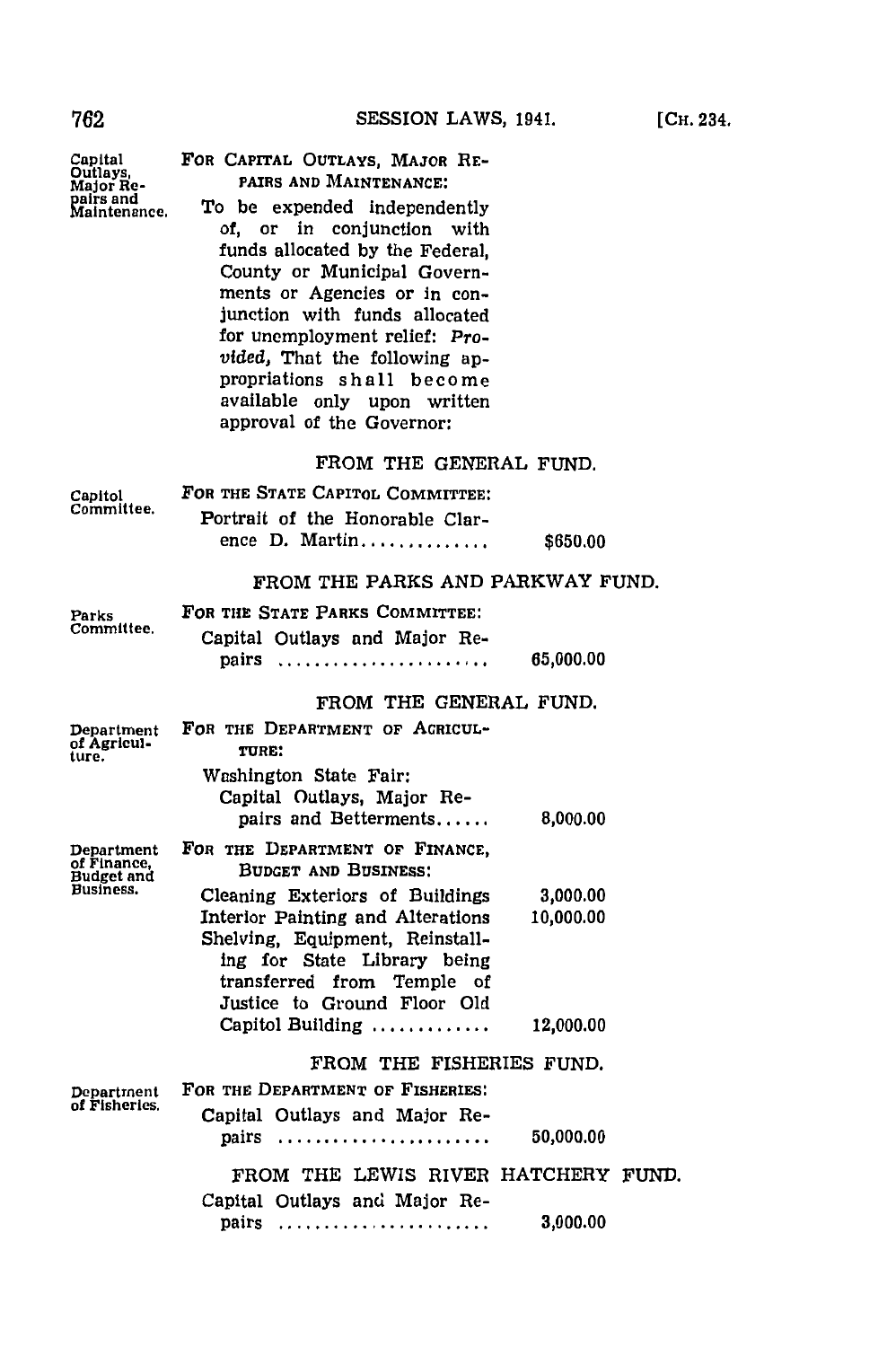$\epsilon$ 

FROM THE **GAME YI'jND.**

| FOR THE DEPARTMENT OF GAME: |  |  |
|-----------------------------|--|--|
|-----------------------------|--|--|

## Capital Outlays and Major Re- **<sup>o</sup>** pairs **....................... \$179,000.00**

## FROM THE **GENERAL FUND.**

| FOR THE MILITARY DEPARTMENT:                                                                                         |           | Military<br>Department.                 |
|----------------------------------------------------------------------------------------------------------------------|-----------|-----------------------------------------|
| Capital Outlays, Major Repairs                                                                                       |           |                                         |
| and Betterments                                                                                                      | 5,800.00  |                                         |
| FOR THE DEPARTMENT OF FINANCE,<br><b>BUDGET AND BUSINESS:</b>                                                        |           | Department<br>of Finance,<br>Budget and |
| State School for the Blind:                                                                                          |           | Business.                               |
| Renewal of heating lines, roof                                                                                       |           |                                         |
| repairs and painting<br>Remodeling and extension of<br>boys' and girls' dormitories<br>including installation of new | 1,500.00  |                                         |
| plumbing                                                                                                             | 18,000.00 |                                         |
| State School for the Deaf:                                                                                           |           |                                         |
| Laundry equipment<br>Boiler and mechanical firing                                                                    | 3,500.00  |                                         |
| equipment and installation                                                                                           | 7,500.00  |                                         |
| Eastern State Custodial School:                                                                                      |           |                                         |
| Purchase of twenty-five acres                                                                                        |           |                                         |
| of lake shore land and build-                                                                                        |           |                                         |
| ings                                                                                                                 | 5,000.00  |                                         |
| Second story addition to hos-                                                                                        |           |                                         |
| pital                                                                                                                | 12,000.00 |                                         |
| Officers' quarters and equip-                                                                                        |           |                                         |
| ment                                                                                                                 | 20,000.00 |                                         |
| Remodeling of kitchen and                                                                                            |           |                                         |
| serving rooms                                                                                                        | 5,000.00  |                                         |
| Two silos and root cellar                                                                                            | 8,000.00  |                                         |
| Eastern State Hospital:                                                                                              |           |                                         |
| Capital Outlays, Major Repairs                                                                                       |           |                                         |
| and Betterments                                                                                                      | 35,000.00 |                                         |
| McKay Memorial Research Hos-<br>pital:                                                                               |           |                                         |
| Addition to present building                                                                                         |           |                                         |
| and officers' quarters includ-                                                                                       |           |                                         |
| ing furnishings and equip-                                                                                           |           |                                         |
| ment                                                                                                                 | 35,000.00 |                                         |
| Northern State Hospital:                                                                                             |           |                                         |
| Replacement of roofs on shops,                                                                                       |           |                                         |
| wards and covered walks                                                                                              | 15,000.00 |                                         |
| Remodeling of old chapel into                                                                                        |           |                                         |
| work and recreation rooms                                                                                            | 5,000.00  |                                         |

Department<br>of Game.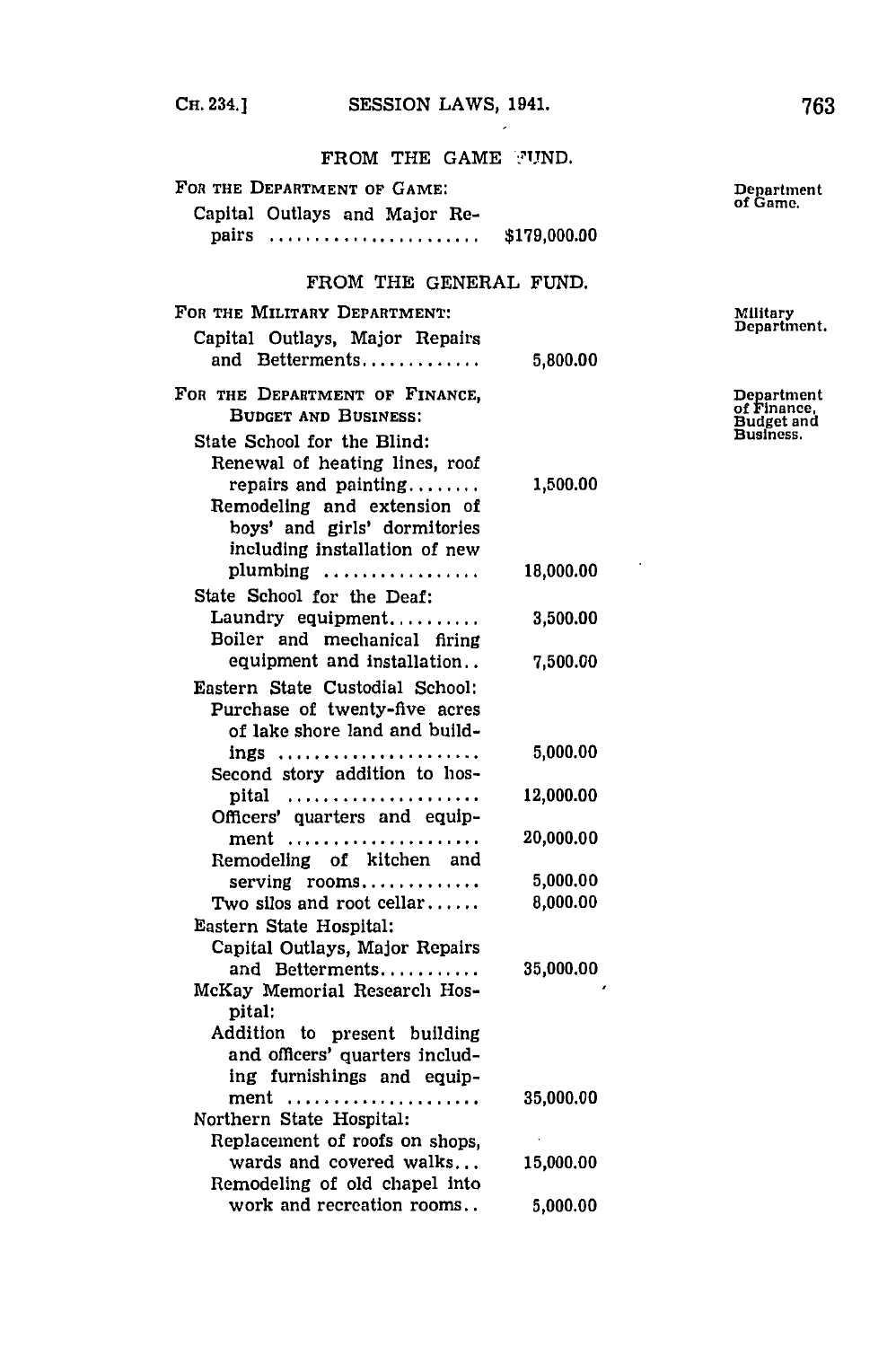| Department<br>of Finance, | Extension of kitchen and bak-<br>ery, and equipment                                                                         | \$49,850.00           |
|---------------------------|-----------------------------------------------------------------------------------------------------------------------------|-----------------------|
| Budget and<br>Business.   | Ward building for working                                                                                                   |                       |
|                           | patients, and equipment<br>Chapel and auditorium, and                                                                       | 125,000.00            |
|                           | equipment<br>Officers' quarters, and equip-                                                                                 | 105,400.00            |
|                           | ment                                                                                                                        | 10,000.00             |
|                           | Extension of nurses' home, and<br>equipment                                                                                 | 50,000.00             |
|                           | Well, equipment, lines, etc., to<br>supplement present water                                                                |                       |
|                           | supply<br>Paving roads with oil macadam<br>in farm, dairy, poultry and                                                      | 7,500.00              |
|                           | power house sections                                                                                                        | 10,000.00             |
|                           | Washington State Penitentiary:<br>Remodeling shop line buildings<br>and major repairs to cottages                           |                       |
|                           | and piggery and other out-<br>buildings including new roofs<br>Extension of central kitchen                                 | 10,000.00             |
|                           | and renew general cold stor-<br>age plant                                                                                   | 30,000.00             |
|                           | Washington State Reformatory:<br>Woodworking equipment<br>Steam condenser and compres-                                      | 2,000.00              |
|                           | sor, piping, etc<br>Extensions and alterations of                                                                           | 1,200.00              |
|                           | sewer system<br>Wall to replace wood wall                                                                                   | 3,000.00<br>10,000.00 |
|                           | Washington Veterans' Home:                                                                                                  |                       |
|                           | Heating and power system<br>Repairs and extensions to wa-<br>ter system including installa-                                 | 7,000.00              |
|                           | tion of 50,000 gallon tank<br>complete with connections<br>$E$ levator<br>Complete cold storage, food                       | 10,000.00<br>1,250.00 |
|                           | storage and vegetable prep-<br>aration rooms and equipment                                                                  | 3,500.00              |
|                           | Western State Custodial School:<br>Clearing, ditching, fencing,<br>breaking and leveling of<br>grounds, and irrigation sys- |                       |
|                           | tem<br>Complete filter beds                                                                                                 | 15,000.00<br>1,500.00 |
|                           | Purchase of land                                                                                                            | 500.00                |
|                           | Ward buildings and equipment                                                                                                | 385,000.00            |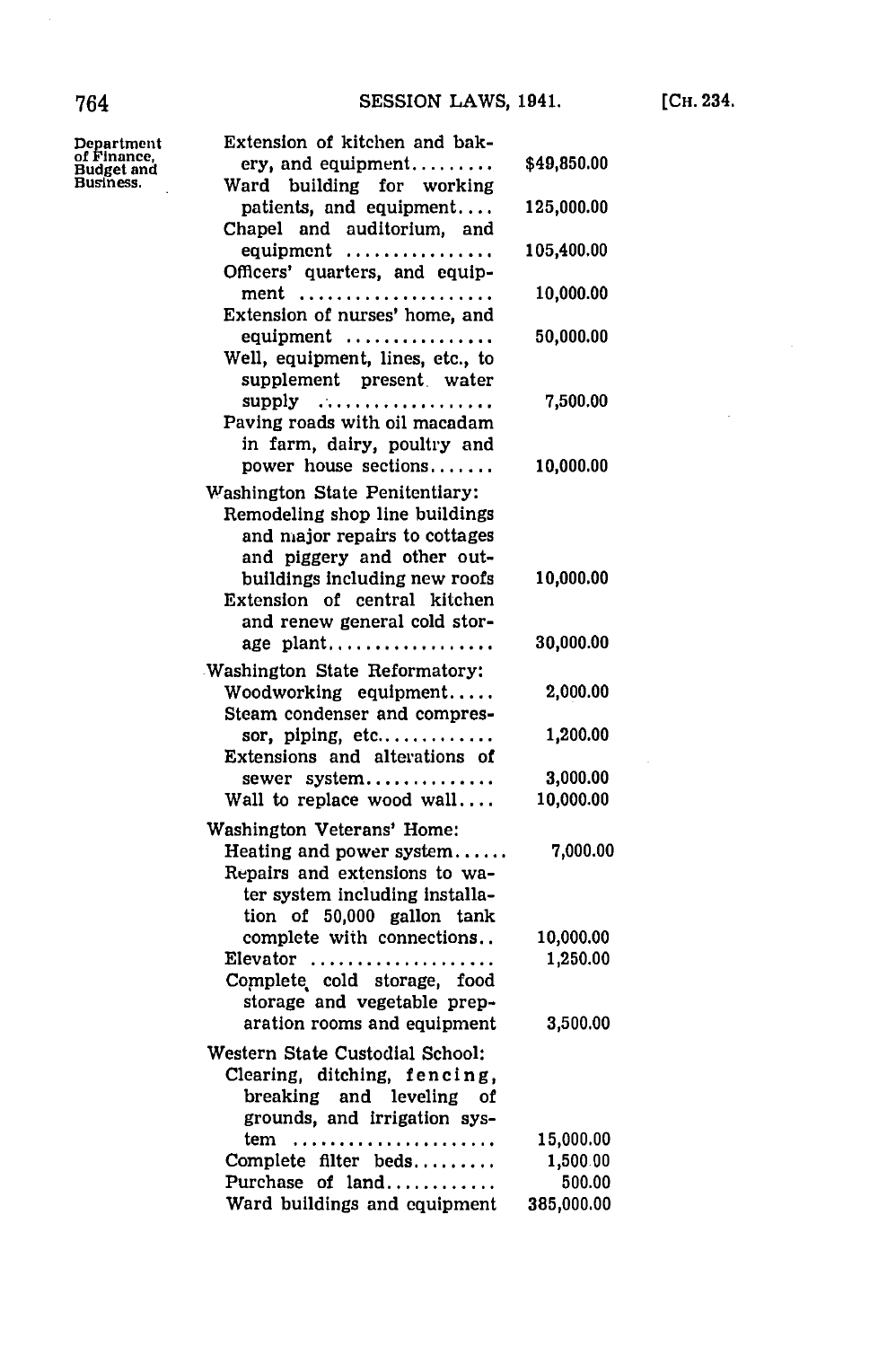$\ddot{\phantom{a}}$ 

| One nurses' home and equip-                      | \$35,000.00 | Departmen<br>of Finance.       |
|--------------------------------------------------|-------------|--------------------------------|
| ment<br>One colony house and equip-              |             | <b>Budget</b> and<br>Business. |
| $ment \dots \dots \dots \dots \dots \dots \dots$ | 7,500.00    |                                |
| Western State Hospital:                          |             |                                |
| Repairs and replacement of                       |             |                                |
| roofs and ventilation and                        |             |                                |
| electrical systems in two                        |             |                                |
| wards and outbuildings                           | 6,000.00    |                                |
| Refrigeration equipment and                      |             |                                |
| installation                                     | 15,000.00   |                                |
| Infirmary building and equip-                    |             |                                |
| ment                                             | 200,000.00  |                                |
| Ward building and equipment.                     | 280,000.00  |                                |
| Extension of creamery build-                     |             |                                |
| ing and equipment                                | 3,000.00    |                                |
| Officers' quarters and equip-                    |             |                                |
| ment                                             | 20,000.00   |                                |
| Bunk house and equipment                         | 2,000.00    |                                |
| Hay shed                                         | 1,000.00    |                                |
| Covered walks                                    | 22,000.00   |                                |
|                                                  |             |                                |

## FROM THE UNIVERSITY OF WASHINGTON BUILDING **FUND.**

| FOR THE UNIVERSITY OF WASHINGTON:                                                                                                            |            |
|----------------------------------------------------------------------------------------------------------------------------------------------|------------|
| Construction of New Recitation<br>and/or Laboratory Buildings<br>and equipment and remodeling<br>Denny Hall and/or Crew and<br>$Shell$ House | 854,500.00 |
| FOR THE STATE COLLEGE OF WASH-<br><b>INGTON:</b>                                                                                             |            |
| From the Genera.                                                                                                                             |            |
| Fund $\ldots \ldots \ldots$ \$150,000.00                                                                                                     |            |
| From the State College                                                                                                                       |            |
| of Washington                                                                                                                                |            |
| Building Fund 200,000.00                                                                                                                     |            |
| Veterinary Classroom                                                                                                                         |            |
| Building and                                                                                                                                 |            |
| Clinic $\ldots \ldots \ldots$                                                                                                                | 350,000.00 |

## FROM THE **GENERAL FUND.**

| FOR THE STATE COLLEGE OF WASH-  |           |
|---------------------------------|-----------|
| INGTON:                         |           |
| Mechanical and Electrical Engi- |           |
| $neering$ Shops                 | 90,000.00 |
| Capital Outlays, Major Repairs  |           |
| and Betterments                 | 55,975.00 |

**University.** 

**State College.** 

 $\cdot$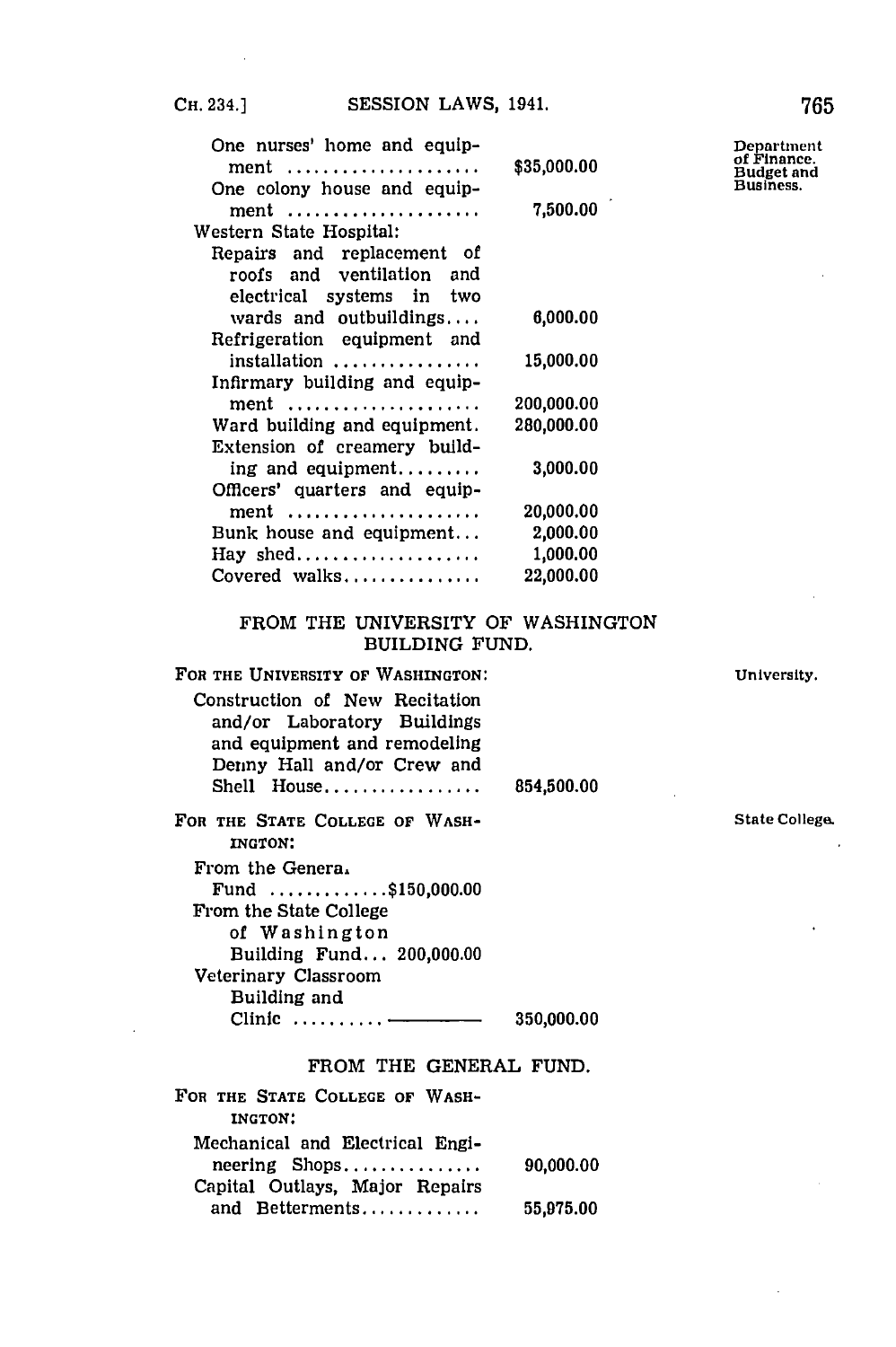#### SESSION LAWS, 1941.

#### FROM THE STATE COLLEGE OF WASHINGTON **BUILDING FUND.** State College. Capital Outlays, Major Repairs and Betterments............ \$56,000.00 FROM THE GENERAL FUND. Central FOR THE CENTRAL WASHINGTON COL-College of<br>Education LEGE OF EDUCATION: Installation and Purchase of Lighting Equipment for Library ..................... 1.500.00 Science Building and Equipment 290,000.00 Purchase and Installation of 750.00 Lockers .................... Purchase of Land............. 4,000.00 FOR THE EASTERN WASHINGTON COL-Eastern College of<br>Education. LEGE OF EDUCATION: Switch Boards for Stage in Showalter Hall and Wiring for Stage Lighting............... 7,000.00 Water Softener with Meter and Feed Pump ................ 550.00 Converting Science Department into Classrooms; Converting Classrooms into Offices....... 3,000.00 Furnishings and Equipment for New Arts and Science Building 15,000.00 FROM THE CHENEY NORMAL SCHOOL FUND. Plumbing and Showers in Girls' Showers ................... 2,000.00 Sidewalks, Roadways, Paving. Landscaping and Shrubbery.. 2,000.00 FROM THE GENERAL FUND. FOR THE WESTERN WASHINGTON Western College of<br>Education. **COLLEGE OF EDUCATION:** Completion of Training School Building and Equipment..... 160.000.00 Heating Plant, and Equipment.. 100,000.00 Landscaping, New Roads and Sidewalks ................. 15,000.00 Repairs, Buildings and Equipment ...................... 6,000.00

Repairs and Extension of Light. Heat and Water Equipment... 2,500.00 Underground Sprinkler System.. 6,125.00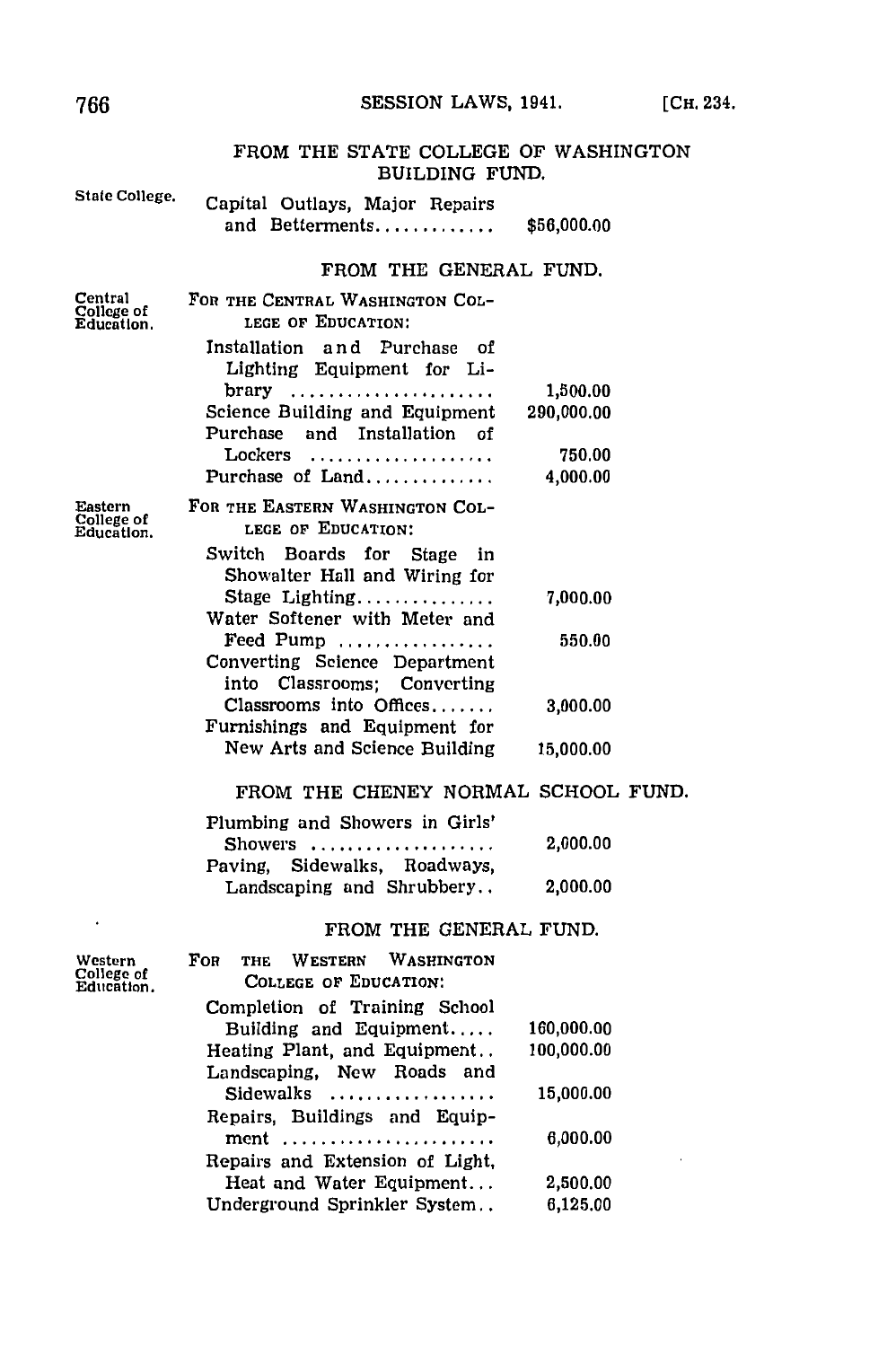**OH.** 234.] **SESSION** LAWS, 1941. **'767** FOR THE WASHINGTON STATE HIS-<br> **FOR THE WASHINGTON STATE HIS-** Historical Society. **TORICAL SOCIETY:** Furniture and Equipment **......... \$1,000.00** FOR THE **EASTERN** WASHINGTON Eastern Historical **ST4TE HISTORICAL** SOCIETY: Society. Repairs to Museum Building. **1,500.00** Total Capital Outlays and Major Repairs ......... <del>\_\_\_\_\_\_\_\_\_\_\_\_</del> \$3,960,550.00 FROM THE CAPITOL BUILDING CONSTRUCTION **FUND.** For Bond Retirement and Interest..................\$837,500.00 Bond retirement. FROM THE **GENERAL FUND.** For Court Costs in Insanity Cases (including **Deficiencies)......................** \$4,000.00 Court costs. For Criminal Cost Bills (including **Deficiencies).............................. \$35,000.00** FROM THE CURRENT **SCHOOL FUND.** To Carry Out the Provisions of Sec. 4935, Rem. Comp. **Stat..................... \$36,250,000.00** Permanent school fund. FROM THE **STATE SCHOOL** EQUALIZATION **FUND.** For Distribution to Counties as provided **by** chapters 226 and 228, Lhaws of **1937 .............................. \$2,700,000.00** FROM THE **GENERAL FUND.** Budget system. For the Payment of Warrants Drawn **Emergencies**. for Emergency Purposes **Ap**proved During the Biennium April **1,** 1941, to March **31,** 1943, Pursuant to section **10,** chapter **9,** Lawvs of **1925,** as amended **by** section **6,** chapter **162,** Laws of **1929..................................... \$250,000.00** For Distribution of Funds Received<br>
under the Federal Act of June 28<br>
of Federal under the Federal Act of June 28, **of Federal Act of June 28**, **of Federal funds**,  $\frac{1934}{100}$ , 1834, 48 Stat. 1273, section 10. These Funds to **be** Distributed to Counties from which Receipts Were **Derived.............................. \$3,000.00** For Distribution to "Firemen's Re-<br>
pension. lief and Pension Funds" as provided **by** chapter **39,** Laws of **1935 ............. \$150,000.00**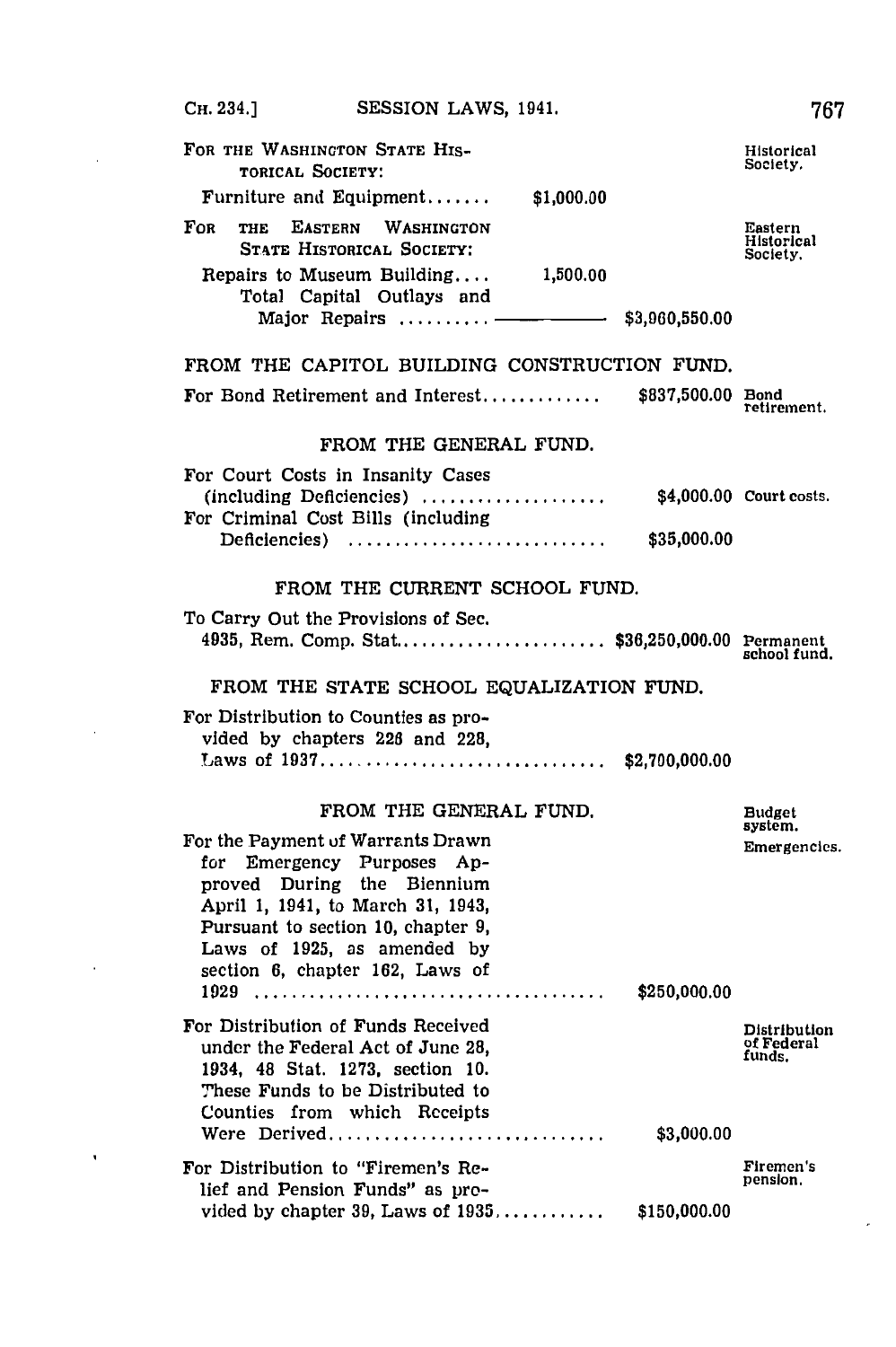# SESSION LAWS, 1941. [CH. 234.

# FROM THE FOREST RESERVE FUND.

| Forest<br>reserves.             | For Distribution of Moneys re-<br>ceived from the Federal Govern-<br>ment from Forest Reserves as<br>provided by chapter 185, Laws of |              | \$432,416.15   |
|---------------------------------|---------------------------------------------------------------------------------------------------------------------------------------|--------------|----------------|
|                                 | FROM THE GENERAL OBLIGATION BONDS OF 1933<br>RETIREMENT FUND.                                                                         |              |                |
| Bond<br>retirement.             | For Bond Retirement and Interest                                                                                                      |              | \$1,577,915.00 |
|                                 | FROM THE HARBOR IMPROVEMENT FUND.                                                                                                     |              |                |
| Harbor im-<br>provement.        | For Distribution in Accordance with<br>chapters 168, 169 and 170, Laws<br>of 1913, based on receipts                                  |              | \$135,000.00   |
|                                 | FROM THE GENERAL FUND.                                                                                                                |              |                |
| Tuberculosis<br>hospitals.      | Tuberculosis Hospitals (in-<br>$\bf{For}$<br>cluding Deficiencies)                                                                    |              | \$400,000.00   |
|                                 | FROM THE VOLUNTEER FIREMEN'S RELIEF AND<br>COMPENSATION FUND.                                                                         |              |                |
| Volunteer<br>firemen's<br>fund. | For Claims, Awards and Other Ex-<br>penses Allowed by Law (includ-<br>ing Deficiencies)                                               |              | \$80,000.00    |
|                                 |                                                                                                                                       |              |                |
|                                 | FROM THE GENERAL FUND.<br>FOR THE WASHINGTON STATE His-                                                                               |              |                |
| Historical<br>Society.          | TORICAL SOCIETY:                                                                                                                      |              |                |
|                                 | Salaries and Wages                                                                                                                    | \$17,660.00  |                |
|                                 | Operations<br>Total                                                                                                                   | 2,750.00     | \$20,350.00    |
| Eastern                         | FOR THE EASTERN WASHINGTON STATE                                                                                                      |              |                |
| Historical<br>Society.          | HISTORICAL SOCIETY:                                                                                                                   |              |                |
|                                 | Salaries and Wages                                                                                                                    | \$4,800.00   |                |
|                                 | Operations<br>$\texttt{Total}$                                                                                                        | 5,200.00     | \$10,000.00    |
| Transfers.                      | FOR TRANSFERS:                                                                                                                        |              |                |
| <b>Teachers</b><br>retirement   | To Employment Service Account                                                                                                         | \$100,000.00 |                |
| fund.                           | To State Teachers' Retirement                                                                                                         |              |                |
|                                 | Fund<br>To State Teachers' Retirement                                                                                                 | 1,064,000.00 |                |
|                                 | Pension Reserve Fund                                                                                                                  | 750,000.00   |                |
| Cannery re-                     | To Cannery Revolving Fund                                                                                                             | 100,000.00   |                |
| volving fund.                   | (Transfers to be made from                                                                                                            |              |                |
|                                 | time to time and in such<br>amounts as the Governor shall                                                                             |              |                |
|                                 | determine.)                                                                                                                           |              |                |
|                                 | Total Transfers                                                                                                                       |              | \$2,014,000,00 |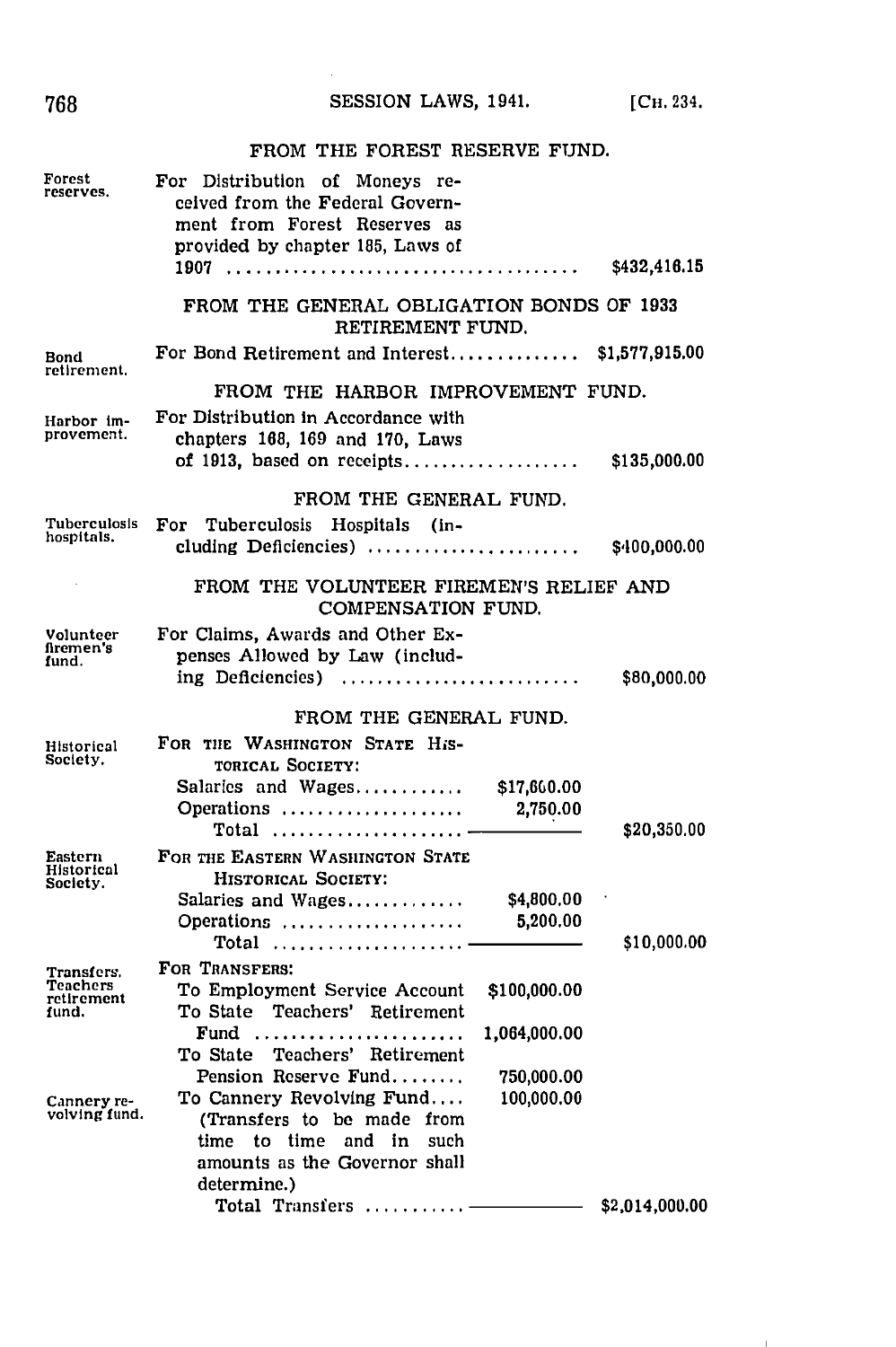**CHI.** 234.] **SESSION** LAWS, 1941. **769** FROM THE CAPITOL BUILDING CONSTRUCTION FUND. Deficiencies.<br>FOR THE STATE CAPITOL COMMITTEE:<br>Committee. FOR THE STATE CAPITOL COMMITTEE: Deficiency, Construction of the Transportation Building (to reimburse the General Fund Account Emergency approved June 21, **1940)............................ \$10,000.00** FROM THE **TEACHERS'** RETIREMENT **FUND.** FOR THE BOARD OF TRUSTEES FOR TEAChers Teachers<br>
Teachers
Teachers
Teachers
Teachers
Teachers
Teachers
Teachers
Teachers
Teachers
Teachers
Teachers
Teachers
Teachers
Teachers
Teachers
Teachers
Teachers
Teachers
Teachers
Te **THE STATE TEACHERS' RETIRE- THE STATE TEACHERS' RETIRE-** system. **MENT SYSTEM:** Deficiency, Salaries, Wages and Operations (to reimburse the General Fund Account Emergencies approved June 12, 1940, and January **10, 1941).....................** \$20,749.49 FROM THE HIGHWAY SAFETY **FUND.** FOR THE WASHINGTON STATE PATROL: State Patrol. Deficiency, Purchase of Land (to reimburse the General Fund Account Emergency approved August **26, 1939)...........................** \$450.00 FROM THE MOTOR VEHICLE **FUND.** FOR THE DEPARTMENT OF HIGHWAYS: Department<br>  $P = 2 \cdot 10^{-4}$  Metal 2.12 and 2.12 and 2.12 and 2.12 and 2.12 and 2.12 and 2.12 and 2.12 and 2.12 and 2.12 and 2.12 and 2.12 and 2.12 and 2.12 and 2.12 and 2.12 and 2.12 and 2.12 **Deficiency, Purchase of Ferries** and Reconstruction of Terminal Facilities (to reimburse the General Fund Account Emergency approved December **28, 1940)................................. \$75,000.00** FROM THE **GENERAL FUND.** FOR THE LIEUTENANT GOVERNOR:<br>
Definition Conceptions (Emery Conception Covernor, Conceptions of Covernor) Deficiency, Operations (Emergency approved January **10, 1941)..................................... \$600.00** FOR THE SECRETARY OF STATE: Secretary Deficiency, Initiative, Referendum **of State.** and Constitutional Amendments (Emergency approved December **30, 1940)........................ \$13,304.97** FOR THE JUDICIAL COUNCIL: **Judicial** Judicial Council. Deficiency, Operations (Emergency approved November **27,**

**1940)...................................... \$600.00**

 $-25$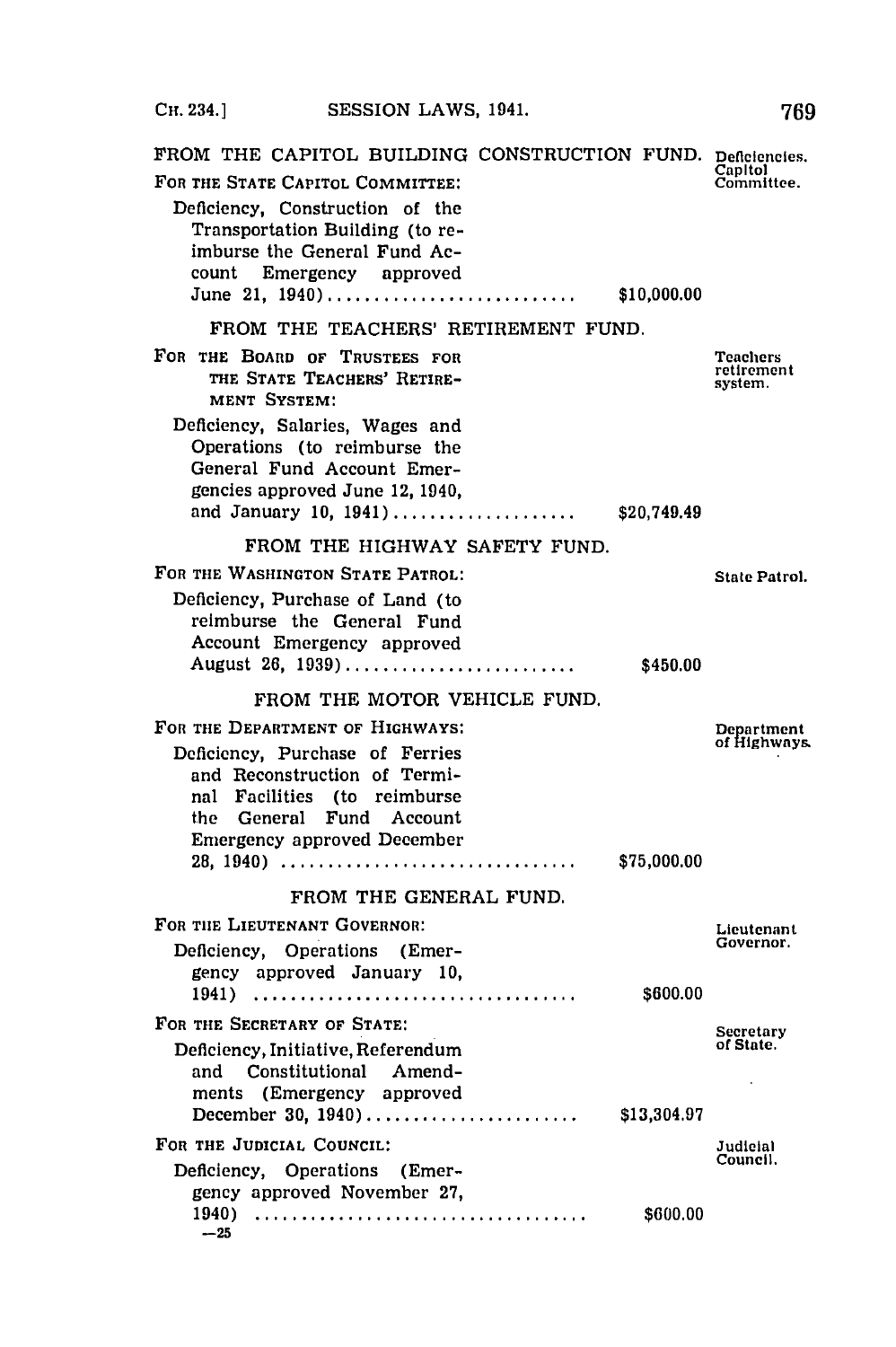| 770                                                                           | SESSION LAWS, 1941.                                                                                                                                                                                                                                                                   | [Сн. 234.   |
|-------------------------------------------------------------------------------|---------------------------------------------------------------------------------------------------------------------------------------------------------------------------------------------------------------------------------------------------------------------------------------|-------------|
| Deficiencics.<br>Board of<br>Education.                                       | FOR THE STATE BOARD OF EDUCATION:<br>Deficiency, School District Reor-<br>ganization Survey, Salaries,<br>Wages and Operations (Emer-<br>gency approved September 26,                                                                                                                 | \$15,000.00 |
| Capitol<br>Committee.                                                         | FOR THE STATE CAPITOL COMMITTEE:<br>Deficiency, Rehabilitation of the<br>Boulevard Lighting System<br>(Emergency approved Decem-<br>ber 27, 1940)                                                                                                                                     | \$9,250.00  |
|                                                                               | Forest Board. FOR THE STATE FOREST BOARD:<br>Deficiency, Operations (Emer-<br>gency approved March 16,                                                                                                                                                                                | \$91.48     |
| Department<br>of Finance,<br><b>Budget and</b><br>Business.<br>$\ddot{\cdot}$ | FOR THE DEPARTMENT OF FINANCE,<br><b>BUDGET AND BUSINESS:</b><br>State School for Deaf:<br>Deficiency, Operations (Emer-<br>gency approved March 23,<br>1939)<br>Eastern State Custodial School:<br>Deficiency, Remodeling and<br>Replacement of Plumbing<br>and Heating Lines (Emer- | \$2,299.94  |
|                                                                               | gency approved September<br>17, 1940)<br>Eastern State Hospital:<br>Deficiency, Operations (Emer-                                                                                                                                                                                     | \$5,000.00  |
|                                                                               | gency approved March 23,<br>1939)<br>Washington State Penitentiary:<br>Deficiency, Purchase of Mate-<br>rials for Prison Wall (Emer-<br>gencies approved May 14,                                                                                                                      | \$5,335.15  |
|                                                                               | 1940, and January 9, 1941)<br>Deficiency, Construction of<br>Chapel Building (Emergency                                                                                                                                                                                               | \$9,500.00  |
|                                                                               | approved May 16, 1939)<br>Washington State Reformatory:<br>Deficiency, Purchase of Land                                                                                                                                                                                               | \$1,018.42  |
|                                                                               | (Emergency approved Au-<br>gust 26, 1939)<br>Deficiency, Purchase of Mate-<br>rials for Prison Wall (Emer-<br>gency approved January 9,                                                                                                                                               | \$500.00    |
|                                                                               | 1941)                                                                                                                                                                                                                                                                                 | \$3,000.00  |

 $\mathbf{I}$